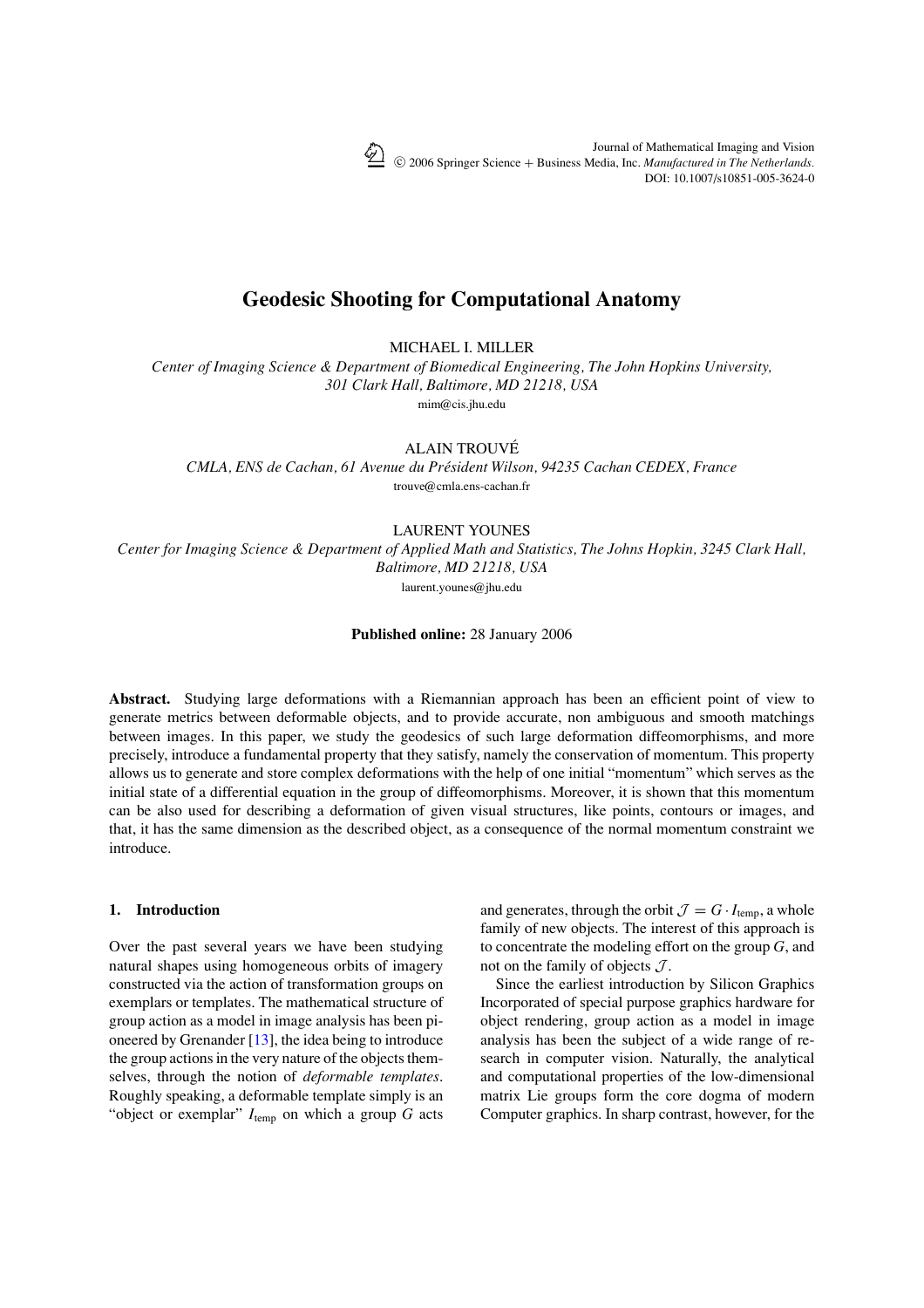study of imagery generated from natural or biological shapes, the finite dimensional matrix groups are replaced by their infinite dimensional analogue, the more general diffeomorphisms [\[7,](#page-19-1) [11,](#page-19-2) [16,](#page-19-3) [22,](#page-19-4) [23,](#page-19-5) [36\]](#page-19-6).

The anatomical orbit or deformable template is made into a metric space with a metric distance between elements by constructing curves through the space of diffeomorphisms connecting them; the length of the curve becomes the basis for the construction, the metric distance corresponding to the geodesic shortest length curves. This gives rise to a natural variational problem describing the geodesic flows between elements in the orbit, with the solution of the associated Euler-Lagrange equations giving the optimal flow of diffeomorphisms and thus the metric between the shapes. The obtained setting shares several similarities with the mechanics of perfect fluids, for which the Euler-Lagrange equation has been derived by Arnold (Eq. (1) of [\[2\]](#page-18-0)) for the group of divergence-free volumepreserving diffeomorphisms. As well these results become another example of the general Euler-Poincaré principle of [\[19\]](#page-19-7) applied to an infinite dimensional setting.

Interestingly, as emphasized by Arnold [\[1\]](#page-18-1) in his study, one of the most beautiful aspects of studying diffeomorphisms with a Lie group point of view is that many fundamental aspects which can be proved in the finite dimensional case can be formally extended to retrieve well-known equations of mechanics. One of the purposes of this paper is to develop infinite dimensional analogues, for the study of high dimensional shapes via diffeomorphisms, of several of the well known properties of Lie groups in rigid body mechanics. In particular we shall focus on the interpretation of the Euler equation as an expression of the evolution of the generalized momentum of diffeomorphoc flow of least energy in both Eulerian and Lagrangian coordinates.

Such a point of view will link our geodesic formulation to a *conservation of momentum law* in Lagrangian coordinates providing a powerful method for studying and modeling diffeomorphic evolution of shape. It will imply that the momentum of the diffeomorphic flow at any place along the geodesic can be generated from the momentum at the origin, thus providing the vehicle for *geodesic generation via shooting*.

This same conservation of momentum of the diffeomorphic flow, allows us to derive equations for the geodesic evolution of the elements in the orbit  $I_t = I \circ \phi_t^{-1}, t \in [0, 1], I \in \mathcal{J}$ . This unifies various geodesic evolutions associated with orbits of sparse finite dimensional landmarked shapes as well as the evolutions of dense images. Of special interest is the fact that for the special case of image matching, geodesic evolution of elements in the orbit links us to the notion of normal motion familiar to the rapidly growing community working in *level set methods*. Interestingly, as we show, the momentum of the diffeomorphic flow is normal to the level sets associated with geodesic motion. By solving the partial differential equations which are associated with the conservation of momentum, we will be able to control by specifying the initial conditions (within a specific class of momentum which depends on the considered imaging problem) a wide range of arbitrarily large deformations; this provides new possibilities for learning shape models of deformable templates, or for designing new numerical matching procedures.

This second point of view in terms of the conservation of momentum law also sheds new light on a large number of high dimensional evolution based Active Model Methods in Computer Vision, including active snakes and contours [\[6,](#page-18-2) [12,](#page-19-8) [18,](#page-19-9) [20,](#page-19-10) [29,](#page-19-11) [31,](#page-19-12) [37,](#page-19-13) [40,](#page-19-14) [41,](#page-19-15) [43\]](#page-19-16), active surfaces and deformable models [\[8,](#page-19-17) [9,](#page-19-18) [21,](#page-19-19) [24,](#page-19-20) [25,](#page-19-21) [28,](#page-19-22) [30,](#page-19-23) [33,](#page-19-24) [39,](#page-19-25) [40,](#page-19-14) [42\]](#page-19-26). In such approaches vector fields are defined which give the boundary manifold of the shape some velocity of motion, usually following the gradient of an energy to form an attractive force to pull the boundary. The power of such methods is that they parameterize motion only associated with a submanifold of the imagery, not the entire extrinsic background space. For example, to deform a planar simply connected shape via an active contour method, the dimension of the motion is determined by the dimension of the boundary of the region, which is substantially less than the dimension of the plane. Historically such approaches have not been studied globally as diffeomorphic action. In fact it is well known that such methods cannot prevent self intersection nor ensure topological consistency, for which the addition of other constraints become necessary [\[14,](#page-19-27) [15\]](#page-19-28). From the conservation law in Lagrangian coordinates describing geodesic motion in the metric space of diffeomorphic action, we introduce the *normal momentum motion* which constrains the momentum to the bounding manifold, and extends the velocity of motion of the shape to the entire background space, thereby giving the global property that the resulting integrated vector field generates a diffeomorphism on the entire extrinsic space. This in turn carries the smooth submanifold diffeomorphically. As the analysis shows, this global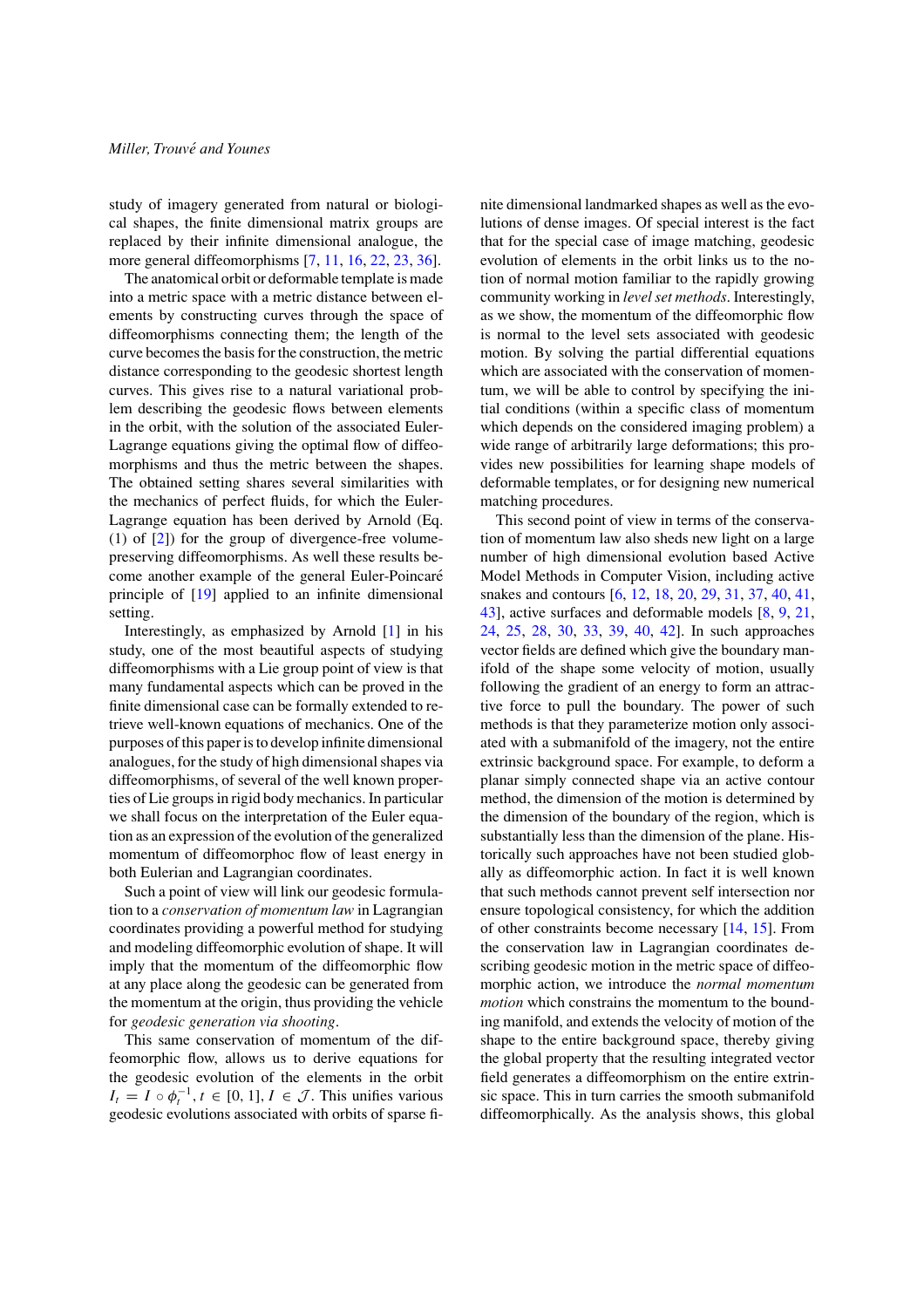property seems to be required to generate geodesic motions.

# **2. The Basic Set Up**

# <span id="page-2-2"></span>*2.1. Right Invariant Metric on Group of Diffeomorphisms*

The basic component of our models is the group of one-to-one, smooth, transformations (diffeomorphisms) of a bounded subset  $\Omega \subset \mathbb{R}^d$ . In this paper, we consider diffeomorphisms emerging as flows of nonautonomous differential equations. A time dependent vector field on  $\Omega$  is a function:

$$
v : [0, 1] \times \Omega \to \mathbb{R}^d
$$

$$
(t, x) \mapsto v(t, x)
$$

 $(v(t, x)$  will also be denoted  $v_t(x)$ ). The associated ordinary differential equation is

<span id="page-2-1"></span>
$$
\frac{dy}{dt} = v_t(y).
$$

The flow of this ODE is a function  $\phi^v$  which depends on time and space, such that

$$
\frac{\partial \phi^v}{\partial t}(t, x) = v_t(\phi^v_t(x))
$$

and  $\phi(0, x) = x$  for all  $x \in \Omega$ . We will also use the notation  $\phi_t^v(x)$  for  $\phi(t, x)$  and

<span id="page-2-0"></span>
$$
\phi_s^{v-1} = \phi_t^v \circ \phi_s^{v-1}.
$$
 (1)

It is well-known that, under some smoothness conditions on  $v$ , such  $\phi_t^v$  is at all times a diffeomorphism of  $\Omega.$ 

The groups that we consider are precisely composed with such flows  $\phi_1^v$  for v belonging to a specified functional class. More precisely, we assume that a Hilbert space g is given, the element of which being smooth enough vector fields on  $\Omega$ , and denote the norm and inner product on this space by  $\| \cdot \|_{\mathfrak{a}}$ ,  $\langle , \rangle_{\mathfrak{a}}$ . We now define (following  $[35]$ ) the group *G* as the set of functions  $\phi_1^v$  for time-dependent vector fields v satisfying

$$
\int_0^1 \|v_t\|_{\mathfrak g}\,dt < \infty,
$$

i.e. for v belonging to  $L^1([0, 1], \mathfrak{g})$ . We will always assume that g can be embedded in the space of  $(C_0^1(\Omega, \mathbb{R}^d), \| \|_{1,\infty})$ , containing vector fields on  $\Omega$ , which vanish on  $\partial\Omega$ , where

$$
||w||_{1,\infty} = ||w||_{\infty} + ||dw||_{\infty}.
$$

From this definition, it appears that the main ingredient in the construction of *G* is the Hilbert space g.

Fixing  $v \in \mathfrak{g}$ , one can define the linear form  $w \mapsto$  $\langle v, w \rangle_g$ , which will be denoted *Lv*. We therefore have the identity

$$
(Lv, w) \doteq \langle v, w \rangle_{\mathfrak{g}}
$$

(we use the standard notation  $(M, w)$  for the linear form *M* applied to *w*). By definition, *L*v belongs to the dual, g<sup>∗</sup> of g, and *L* can be seen as an operator  $L : \mathfrak{g} \to \mathfrak{g}^*$  (this is the canonical duality operator of  $\mathfrak{g}$ on its dual). As we shall see, this operator turns out to be a key feature in our analysis. For the moment, we point out the fact that *L*v is a linear form on g which is a space of smooth vector fields. Therefore, *L*v itself can be a singular object (a generalized function, or a distribution). Here are a few examples of distributions *M* which qualify as elements of g<sup>∗</sup>, under our running assumption that g is embedded in the space of *C*<sup>1</sup> functions:

(i)  $L^1$  vector fields of  $\Omega$ : if  $\psi : \Omega \mapsto \mathbb{R}^d$  is integrable, define

$$
(M, v) = \int_{\Omega} \langle \psi(x), v(x) \rangle_{\mathbb{R}^d} dx
$$

(ii) Let now  $\mu$  be any measure on  $\Omega$ , and  $\psi$  be  $\mu$ integrable. Define

$$
(M, v) = \int_{\Omega} \langle \psi(x), v(x) \rangle_{\mathbb{R}^d} d\mu(x)
$$

(iii) Dirac measures: as a particular case of the previous, define, for  $x \in \Omega$  and  $a \in \mathbb{R}^d$ ,

$$
(M, v) = \langle a, v(x) \rangle_{\mathbb{R}^d}
$$

This will be denoted  $M = \delta_x^*(a) \in \mathfrak{g}^*$ .

(iv) Differential operators: if  $(f_{i,j}, 1 \leq i, j \leq d)$  are integrable functions, define

$$
(M, v) = \sum_{i,j=1}^{d} \int_{\Omega} f_{ij} \frac{\partial v_i}{\partial x_j} dx
$$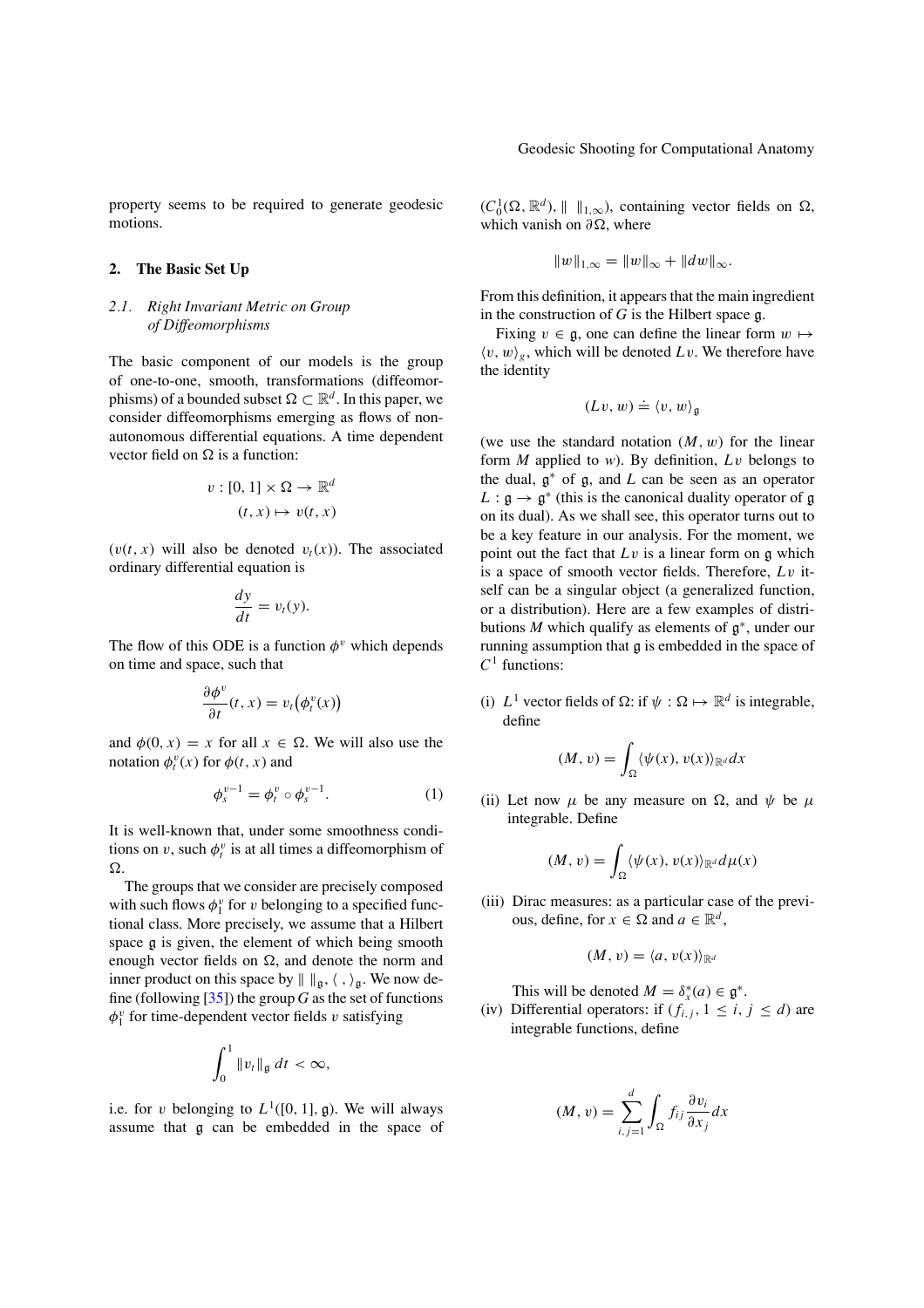It is important to notice that, although *L* is defined in a rather abstract way in the previous lines, numerical procedures to compute geodesics can be derived most of the time from the knowledge of its inverse (of Green kernel)  $K = L^{-1}$ . This *K* is a smoothing kernel, the choice of which, within a specific range of available kernels, being the starting point of any practical procedure. We do not detail numerical algorithms in this paper, but the reader can refer to [\[4,](#page-18-3) [5,](#page-18-4) [17,](#page-19-30) [23\]](#page-19-5) for examples of choices of *K*.

#### *2.2. Energy and Momenta*

Consider a time-dependent diffeomorphism  $v \in$  $L^1([0, 1], \mathfrak{g})$ , and let  $(\phi_0^v, t \in [0, 1])$  be the associated flow, defined in the previous section. Along time, each point  $x \in \Omega$ , considered as a particle, evolves on the trajectory  $t \mapsto \phi_{0t}^v(x)$ , its velocity at time *t* being by definition  $v_t(\phi_{0t}^v(x))$ . In other terms, for  $y \in \Omega$ ,  $v_t(y)$  is the instantaneous velocity of the particle which is at *y* at time *t*. It is called the Eulerian velocity at *y* at time *t*.

So, at each time, we have an Eulerian velocity field,  $y \mapsto v_t(y)$ , and we *define* the kinetic energy of the system to be  $E(v_t) = \frac{1}{2} ||v_t||_g^2$ . The total energy spent during the deformation path now is

$$
E_{\text{total}}(v) = \frac{1}{2} \int_0^1 \|v_t\|_{\mathfrak{g}}^2 dt.
$$

Note that, in classical fluid mechanics, the kinetic energy is the sum of particle kinetic energies, which, for a homogeneous fluid with mass density given by  $\rho$ yields

$$
||v_t||^2 = \frac{\rho}{2} \int_{\Omega} |v_t(y)|^2 dy.
$$

This is the  $L^2$  norm of v, which cannot be used in our context, since we require that g is embedded in  $C_0^1$  (we need some kind of Sobolev norms). However, in analogy with standard mechanical systems, we may define the global momentum of the system at time *t* to be the linear form  $M_t \in \mathfrak{g}^*$  such that  $E(v_t)$  =  $(M_t, v_t)/2$ , which, with the notation of the previous section, yields.

$$
M_t = L v_t.
$$

So, if  $v_t$  is the Eulerian velocity field at time  $t$ , the momentum at time *t* is given by  $Lv_t$ . It will be called the momentum in Eulerian coordinates.

#### *2.3. Lagrangian and Eulerian Frames*

The Eulerian frame, as introduced above, describes mechanical quantities as they are observed in the current configuration at each time. The Lagrangian frame, on the contrary, describes quantities as seen from the initial configuration. For example, the diffeomorphism  $\phi_{0t}^v(x)$  provides the position at time *t* of the particle which was at  $x$  at time 0, which is a Lagrangian notion. For the velocity, we create a Lagrangian velocity field by pulling back the previously defined velocity  $v_t$ , setting

$$
v_t^l(x) = \frac{d}{ds} (\phi_t^{-1}(\phi_{t+s}(x)))_{|s=0},
$$
  
i.e.  $v_t^l = (d\phi_t)^{-1}(v_t \circ \phi_t).$ 

The operation

$$
v \mapsto (d\phi)v \circ \phi^{-1}
$$

defines a fundamental Lie group operation, and is called the adjoint action of *G* on its Lie algebra (which here is g), denoted  $Ad_{\phi}v$ . We have obtained the relation

$$
v_t = Ad_{\phi_t} v_t^l.
$$

To interpret the adjoint action pictorially, the new vector field under the adjoint action  $v \rightarrow (d\phi)v \circ \phi^{-1}$  has to be interpreted as the transformation of  $v$  under the deformation generated by  $\phi$ . Figure [1](#page-4-0) shows how the field  $v^l$  at location x is transported by the flow to the value  $v(y)$  at location  $y = \phi(x)$  by pushing forward (using  $\phi$ ) the Lagrangian frame on which  $v^l$  is drawn. Note that the orientation of the vector  $v(x)$  drawn on the deformed sheet is also changed (through the action of  $(d\phi)$ ).

# *2.4. Momentum in Eulerian and Lagrangian Coordinates*

The momentum  $M_t = Lv_t$ , which has been defined in Eulerian coordinates, also admits a Lagrangian version. It can be computed by expressing the kinetic energy at time *t*, which is  $(Lv_t, v_t)/2$ , under the form  $(M_t^l, v_t^l)/2$ ,  $M_t^l$ , being then the Lagrangian momentum. This is straightforward, since, by definition of an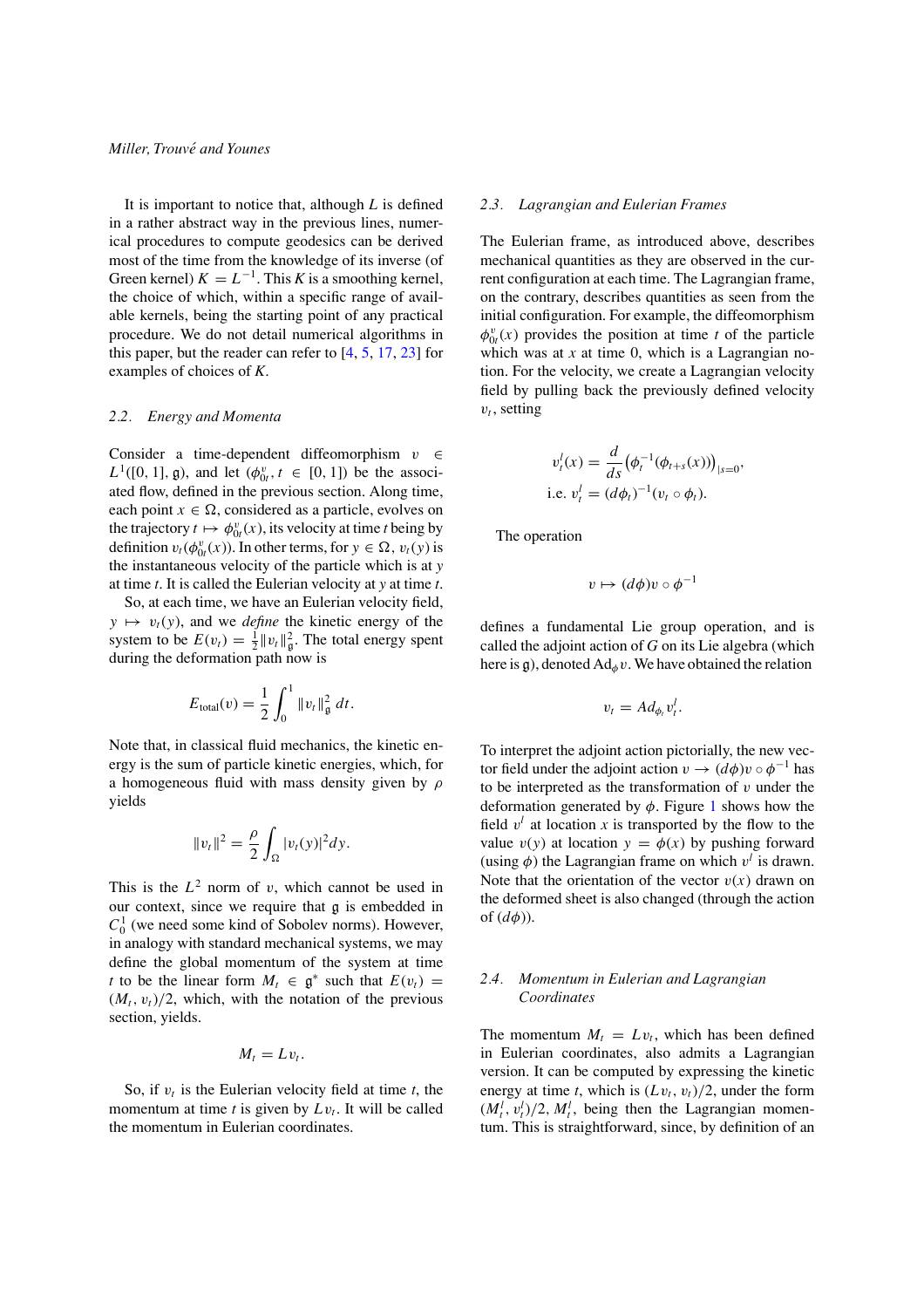<span id="page-4-0"></span>

*Figure 1.* Here is represented the deformation obtained by pulling back the Eulerian frame associated with  $v^e$  and represents pictorially the adjoint action.

adjoint operator:

$$
(Lv_t, v_t) = (Lv_t, Ad_{\phi_t} v_t^l) = (Ad_{\phi_t}^* Lv_t, v_t^l).
$$

This leads to the definition  $M_t^l = Ad_{\phi_t}^* L v_t$  for the momentum in Lagrangian coordinates. The Lagrangian frame takes here the role of a Galilean, or reference frame, and we will retrieve below the fundamental principle of mechanics, which states that the Lagrangian momentum is constant over time along any energy minimizing path. Before this, we make a brief interuption in our discussion to describe the relation between the classical mechanics of a rigid body, and geodesic equation in matrix Lie groups. This simple description will help to understand the formalism in our infinite dimensional group of diffeomorphisms.

# **3. Euler Equation and Conservation of the Momentum for Lie Groups of Matrices**

In this part, we derive the Euler equation for extremal paths of the kinetic energy in the case of Lie groups of matrices. This derivation is well-known in the context of classical solid mechanics [\[1\]](#page-18-1), but this simpler case, which can be derived completly without too much technicalities, may be helpful to understand the case of diffeomorphisms.

Let *G* ⊂  $\mathcal{M}_d$  (ℝ) be a Lie group of *d* × *d* matrices with Lie algebra g. The case of interest is when *G* is a group of 3D rotations, which models the position of a rigid body with fixed center of mass. In this case, g is the vector space of antisymmetric  $3 \times 3$  matrices. Let  $t \mapsto g_t$  be a trajectory in this group. Then, the angular velocity  $a_t \in \mathfrak{g}$  is given by the equation  $\frac{dg_t}{dt}$ 

 $g_t a_t$ . This is to be related to our previous definition of Eulerian velocity, which was

$$
\frac{d\phi_t}{dt}=v_t\circ\phi_t
$$

in which the (left) product of matrices is replaced by the (right) composition of functions.

Returning to the matrix case, we define the kinetic energy at time *t* to be  $(Ja_t, a_t)/2$ , for some symmetric positive definite operator  $J : \mathfrak{g} \to \mathfrak{g}^*$ . In the case of the rigid body, the angular velocity can be identified to a 3-vector  $\omega_t$ , and *J* can be seen as a 3  $\times$  3 matrix which only depends on the geometry of the object, called the inertia operator and, with some abuse of notation,

$$
(Ja_t,a_t)=(J\omega_t,\omega_t).
$$

(note that here the notation ( , ) refers to the sum of products of coordinates, i.e. the usual inner product on Euclidean spaces, after identification between g and g<sup>∗</sup>). The total energy is

$$
E(g) = \frac{1}{2} \int_0^1 (Ja_t, a_t) dt.
$$

We retrieve again the analogy with the diffeomorphisms by letting

$$
\langle a, b \rangle_{\mathfrak{g}} = (Ja, b)
$$

so that *J* takes the role of *L* in the previous section.

We now compute the Euler equation for least energy paths between two fixed endpoints  $g_0$  and  $g_1$ . We recall that the Lie bracket on g is  $[a, b] = ab - ba$ .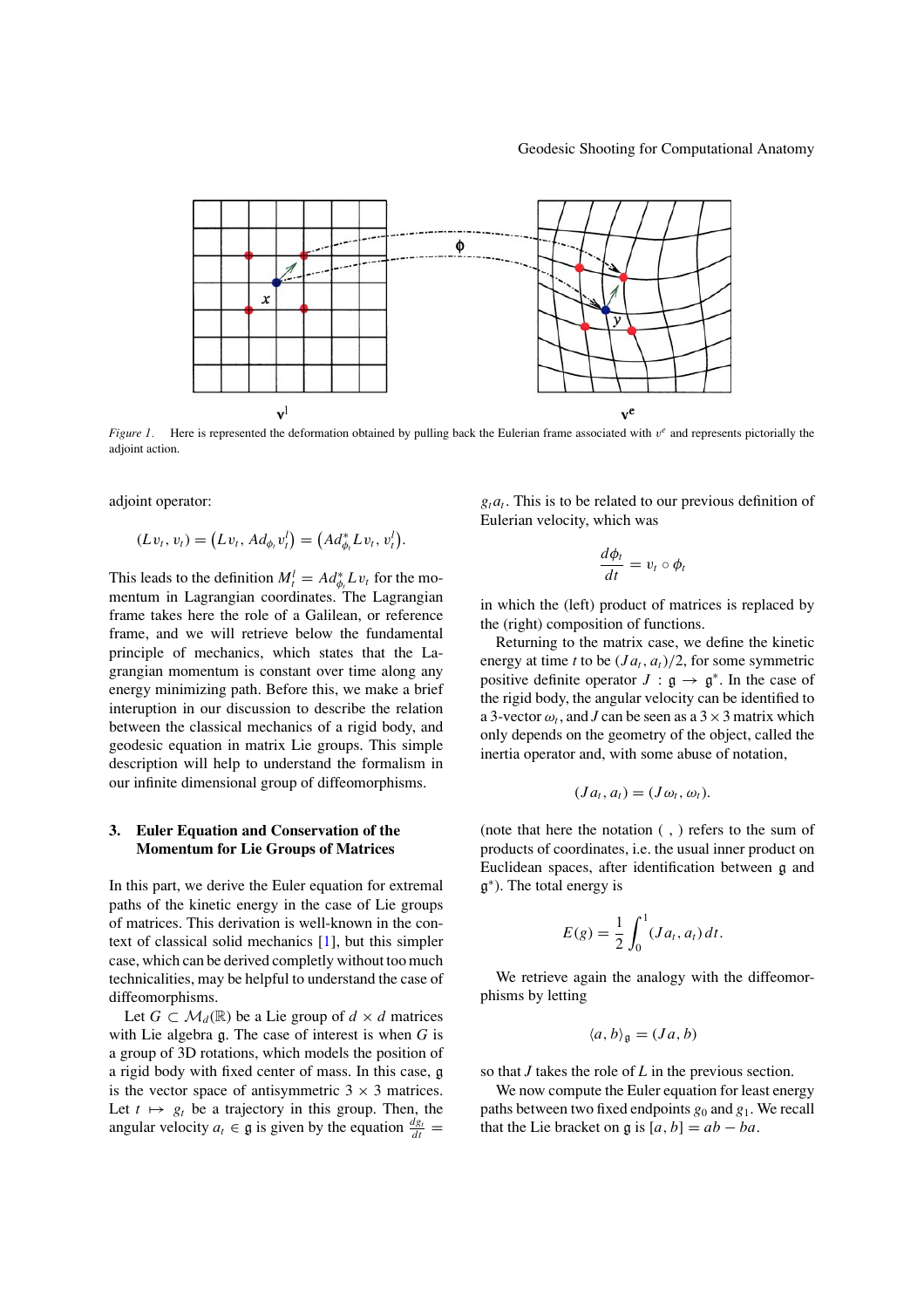**Theorem 1.** *The Euler-Lagrange equation for the kinetic energy is given by*

<span id="page-5-2"></span>
$$
\frac{\partial Ja}{\partial t} - ad^*_a(Ja) = 0.
$$
 (2)

*where ad*<sup>∗</sup> *<sup>a</sup>* : g<sup>∗</sup> → g<sup>∗</sup> *is defined by duality through the equalities*  $(ad<sub>a</sub><sup>*</sup> f, b) = (f, ad<sub>a</sub>b) = (f, [a, b]).$ 

**Proof:** Let  $(t \mapsto g_0(t))$  be an extremal curve for the kinetic energy and  $((t, h) \mapsto g(t, h))$  be a smooth deformation around  $h = 0$  ( $g(t, 0) = g_0(t)$ ): Let  $a(t, h)$ and  $A(t, h)$  be such that

$$
\frac{\partial g}{\partial t} = ga \quad \text{and} \quad \frac{\partial g}{\partial h} = gA. \tag{3}
$$

Writing  $\frac{\partial^2 g}{\partial t \partial h} = \frac{\partial^2 g}{\partial h \partial t}$ , we get  $g A a + g \frac{\partial a}{\partial h} = g a A + g \frac{\partial A}{\partial t}$ i.e.

$$
\frac{\partial a}{\partial h} = \frac{\partial A}{\partial t} + [a, A] = \frac{\partial A}{\partial t} + \text{ad}_a A. \tag{4}
$$

,

The curve  $A(t, h)$  can vary freely in g, with boundary conditions  $A(0, h) = A(1, h) = 0$ . From

$$
\frac{d}{dh}\left(\int \langle a,a\rangle_{\mathfrak{g}}dt\right)_{|h=0}
$$

we get

$$
\int \left\langle a, \frac{\partial A}{\partial t} + ad_a A \right\rangle_{\mathfrak{g}} dt = \int \left( Ja, \frac{\partial A}{\partial t} + ad_a A \right) dt = 0
$$
\n(5)

Using the duality relation, we get  $(Ja, ad_a A)$  =  $(ad<sub>a</sub><sup>*</sup>(Ja), A)$  so that by integration by part, we finally obtain the Euler equation

<span id="page-5-1"></span>
$$
\frac{\partial Ja}{\partial t} - \mathrm{ad}_a^*(Ja) = 0. \tag{6}
$$

We know from Lagrangian mechanics that the motion of a body with inertial operator *J* without external forces are extremal paths of the kinetic energy. Hence, Eq. (6) is the evolution equation of a body. We recognize in this equation the momentum to the body  $M_t^b \doteq J a_t$  and the Euler equation is then:

<span id="page-5-0"></span>
$$
\frac{\partial M^b}{\partial t} - \mathrm{ad}_a^*(M^b) = 0. \tag{7}
$$

The momentum in the body here is to relate to the momentum in Eulerian coordinates for diffeomorphisms. However, if we study the motion of the body in a fixed static reference frame, *the momentum to the space* denoted here *Ms* should remain constant in the absence of external forces. The momentum to the space is defined from  $M^b{}_t$  by a change of reference frame:

$$
M_t^b \doteq Ad_{g_t^{-1}}^*(M_t^b)
$$
 (8)

where  $Ad^*_{g}$  is the co-adjoint representation which is defined by duality through the equalities:  $(Ad_g^* f, b)$  =  $(f, \text{Ad}_g b) = (f, g b g^{-1})$ . We derive from the evolution equation for  $M^b$ , given by the Euler equation [\(7\)](#page-5-0), the conservation of the momentum to the space *M<sup>s</sup>*:

**Theorem 2.** *Along extremal curves for the kinetic energy, Ms is constant:*

$$
\frac{dM^s}{dt} = 0.\t\t(9)
$$

**Proof:** Indeed, we have

$$
\left(\frac{dM_t^s}{dt},b\right) = \frac{d}{dt}\left(M_t^s,b\right) = \frac{d}{dt}\left(Ja_t,\text{Ad}_{g_t^{-1}}b\right)
$$

Since,  $\frac{d}{dt}(\text{Ad}_{g_t^{-1}}) = -\text{ad}_{a_t} \text{Ad}_{g_t^{-1}}$ , we get finally using Euler Eq.  $(6)$ ,

$$
\left(\frac{dM_t^s}{dt}, b\right) = \left(\frac{\partial Ja}{\partial t} - \mathrm{ad}_a^*(Ja), \mathrm{Ad}_{g_t^{-1}}b\right)
$$
  
= 0. (10)

Thus, from the conservation of the momentum to the space,  $M_t^s \equiv M_0^s$ , we deduce that

$$
Ja_t = \mathrm{Ad}^*_{g_t}(La_0),\tag{11}
$$

or equivalenty, for any  $b \in \mathfrak{g}$ :

$$
(Ja_t, b) = (Ja_0, \mathrm{Ad}_{g_t}b) \tag{12}
$$

These results are in fact true for any Lie-group with a left-invariant metric. As we now investigate, they can be formally extrapolated also for infinite dimensional groups of diffeomorphisms.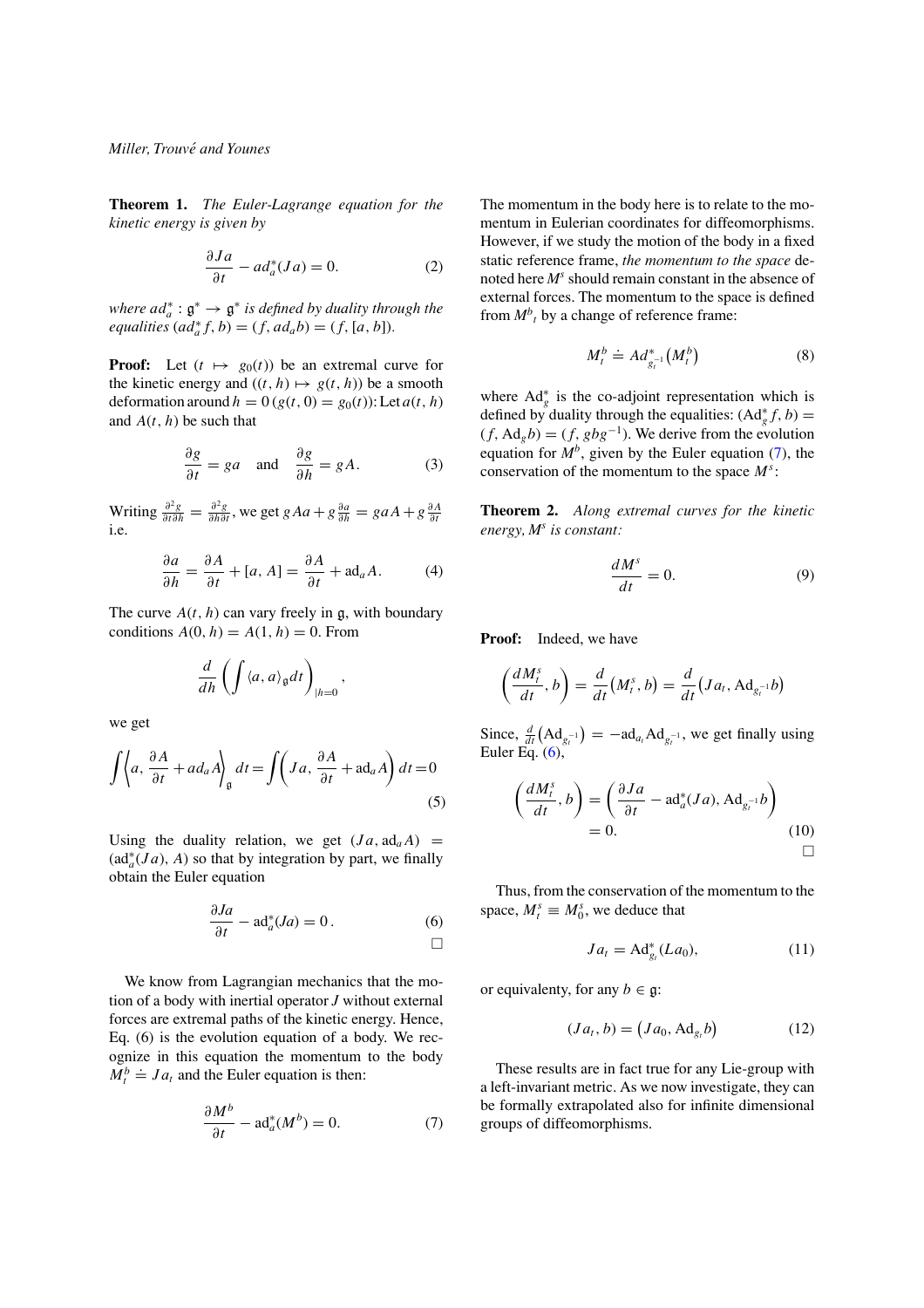# **4. Geodesic Evolution of the Diffeomorphism and Conservation of Momentum**

# *4.1. Euler Equation as Evolution Equation for the Momentum in Eulerian Coordinates*

The derivation of the Euler equation for extremal paths of the kinetic energy in the case of finite-dimensional Lie groups can be carried out in full generality within the Lie theory framework, to lead to the law of conservation of momentum. A general computation can be found in [\[1\]](#page-18-1). In our infinite dimensional case, a rigorous derivation of this law is much harder, and must most of the time be obtained directly from variational and functional analysis arguments rather than with purely algebraic Lie group derivations. However, it is interesting, and quite informative, to use these derivations to obtain a formal proof of the conservation of momentum, without wondering too much about the wellposedness of the expressions. This will be done in the next paragraphs.

The first Euler equation provides the variations of the momentum in Eulerian coordinates. Before stating it, we need some definitions:

*Definition 1.* The adjoint action Ad of *G* on g and the associated adjoint action ad of g on itself are given with their dual operators Ad<sup>∗</sup>, ad<sup>∗</sup> by

$$
\text{Ad}_{\phi} w = (d\phi)w \circ \phi^{-1},
$$
\n
$$
(\text{Ad}_{\phi}^* f, w) = (f, \text{Ad}_{\phi} w) \tag{13}
$$
\n
$$
\text{ad}_v w = [v, w] = (dv)w - (dw)v,
$$
\n
$$
(\text{ad}_v^* f, w) = (f, \text{ad}_v w). \tag{14}
$$

with  $\phi \in G$ ,  $w \in \mathfrak{g}$ ,  $f \in \mathfrak{g}^*$ .

Already at this point, one can point out the difficulty of the infinite dimensional problem: at the difference with the matrix case, if  $v, w$  belong to  $\mathfrak{g}$ , it cannot be guaranteed that it is still so for  $[w, v] = (dw)v$  −  $(dv)w$ : in situations of interest,  $\mathfrak g$  is, in fact, not a Lie algebra:  $\text{Ad}_{\phi} w$  and  $\text{ad}_{\psi} w$  do not necessarily belong to g. As a consequence, the definition of  $\text{ad}_{v}^{*} f$  which has been given cannot hold without some restriction on *f*, in order to be able to extend it to vector fields which are brackets of elements of g. We however proceed with such formal computation without addressing these issues.

The geodesics are extremal curves for the kinetic energy. They satisfy an Euler equation giving the variation of the momentum in terms of the co-adjoint action operator on the momentum.

*Statement 1.* The Euler equation for the kinetic energy is given by

<span id="page-6-1"></span><span id="page-6-0"></span>
$$
\frac{dLv}{dt} + ad_v^*(Lv) = 0.
$$
 (15)

When  $Lv \in H$  (i.e. it is a function), one has

$$
ad_v^*Lv = \text{div}(Lv \otimes v) + dv^*Lv. \tag{16}
$$

where  $div(u \otimes v) = du v + div(v)u$ .

These equations, which are derived below, are special cases of the Euler-Poincaré principle, described, for example in  $[19]$ . Equation  $(15)$  is formally identical to Eq.  $(2)$  in the matrix case, excepted for a sign difference arising from the switch from a left-invariance in the matrix case to a right-invariance in the diffeomorphism case.

*Formal Justification.* This is exactly as in the matrix case. Here again, let  $(t \mapsto \phi_t)$  be extremal and  $((t, \varepsilon) \mapsto \phi_{t, \varepsilon})$  be a smooth deformation around  $\varepsilon = 0$ , with the abuse of notation  $\phi_{t,0} = \phi_t$ . Denote  $\frac{\partial \phi_{t,\varepsilon}}{\partial t} = v_{t,\varepsilon} \circ \phi_{t,\varepsilon}, \frac{\partial \phi_{t,\varepsilon}}{\partial \varepsilon} = \eta_{t,\varepsilon} \circ \phi_{t,\varepsilon}, \frac{\partial v_{t,\varepsilon}}{\partial \varepsilon} = h_{t,\varepsilon}, \text{still}$ denoting  $v_{t,0} = v_t$ ,  $\eta_{t,0} = \eta_t$  and  $h_{t,0} = h_t$ . Our first step is to express  $h_t$  in function of the other variables. For this, write

$$
\frac{\partial^2 \phi}{\partial \varepsilon \partial t} = \frac{\partial^2 \phi}{\partial t \partial \varepsilon}
$$

which yields

$$
h_t \circ \phi_t + d_{\phi_t} v_t \eta_t \circ \phi_t = \frac{\partial \eta_t}{\partial t} \circ \phi_t + d_{\phi_t} \eta_t v_t \circ \phi_t
$$

or (applying  $\phi_t^{-1}$  on the right to both terms) gives

$$
h_t = \frac{\partial \eta_t}{\partial t} + d\eta_t v_t - dv_t \eta_t = \frac{\partial \eta_t}{\partial t} + [\eta_t, v_t].
$$

The<sup>1</sup> first variation of the energy is given by

$$
\frac{d}{d\varepsilon} \int_0^1 \|v_{t,\varepsilon}\|_{\mathfrak{g}}^2 dt
$$

$$
= 2 \int_0^1 \langle v_t, h_t \rangle_{\mathfrak{g}} dt
$$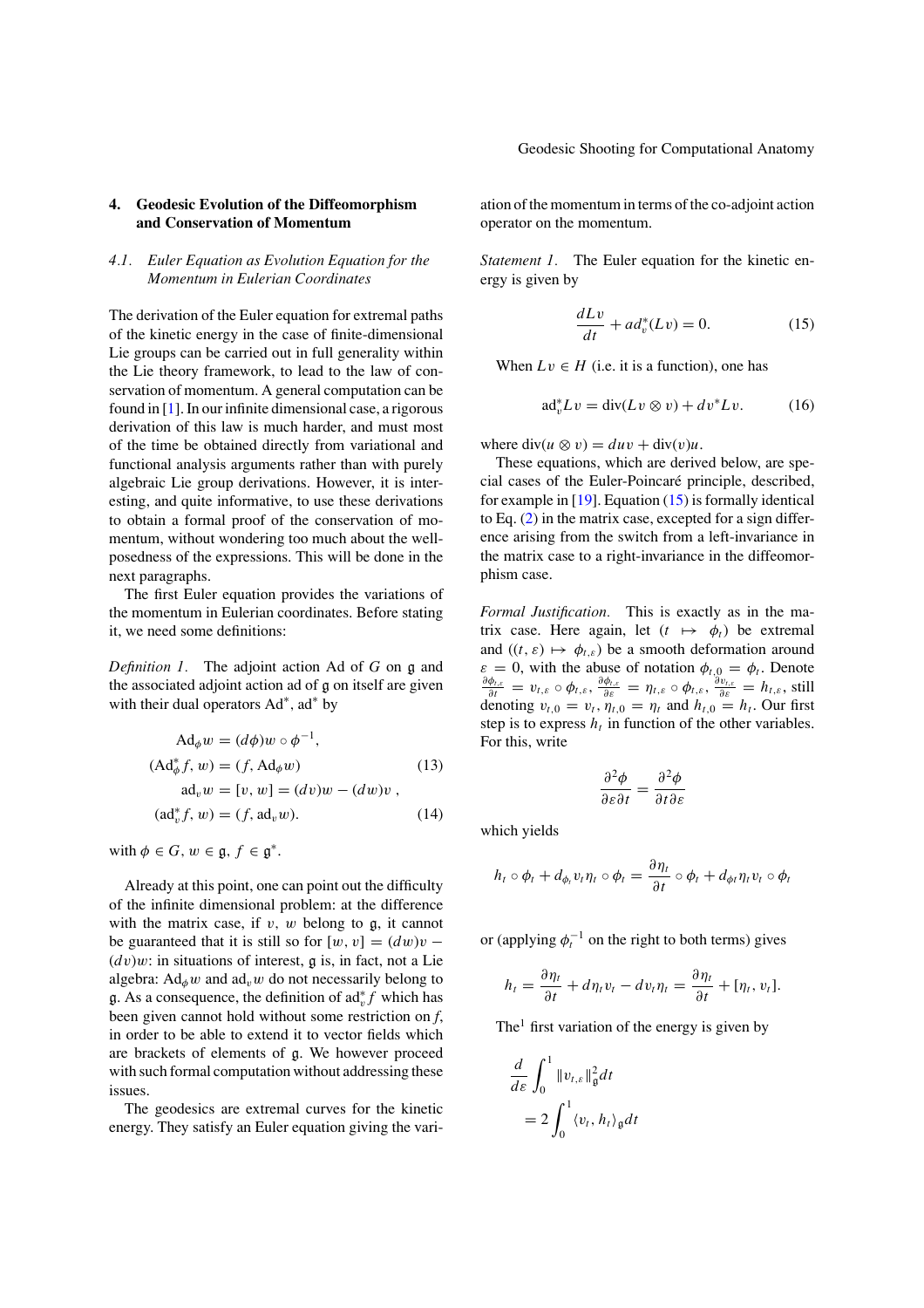$$
= \int_0^1 \left\langle v_t, \frac{d\eta_t}{dt} + [\eta_t, v_t] \right\rangle_{\mathfrak{g}} dt
$$
  
= 
$$
\int_0^1 \left( L v_t, \frac{d\eta_t}{dt} \right) dt - \int_0^1 (L v_t, a d_{v_t} \eta_t) dt.
$$

Since  $\phi_t$  is extremal, this expression vanishes for all  $\eta$  (with  $\eta_0 = \eta_1 = 0$ ), and a last integration by parts yields

$$
\frac{dLv_t}{dt} + ad_{v_t}^*Lv_t = 0,
$$

which is Eq.  $(15)$ .

We now prove Eq.  $(16)$  under the assumption that *L*v is a function. By definition

$$
(ad_v^*Lv, w) = (Lv, dvw - dwv)
$$
  

$$
= (dv^*Lv, w) - (Lv, dwv)
$$

and the conclusion comes from Stokes' theorem which states that (since v and w vanish on  $\partial \Omega$ )

$$
(\operatorname{div}(Lv\otimes v), w) = -(Lv, dw.v).
$$

It appears that the Euler equation [\(15\)](#page-6-0) with  $ad_v^*Lv =$ div  $vLv + dv*Lv$  has been derived in [\[26\]](#page-19-31) and subsequently [\[22\]](#page-19-4) directly as the Euler-Lagrange equation for the kinetic energy by analytical means. This has been originally proved by Arnold in [\[3\]](#page-18-5) for the motion of impressible fluid which corresponds to the case  $L =$  Id with the constraint div  $v = 0$ .

### *4.2. Conservation of Momentum in Lagrangian Coordinates*

The Euler equation  $(15)$  is the evolution of the momentum in Eulerian coordinates. We recognize in this equation the momentum  $M_t \doteq L v_t$ ; the momentum in Eulerian coordinates evolves in time so as to balance the co-adjoint of the momentum thereby satisfying the associated Euler equation  $\frac{dM_t}{dt} + ad_{v_t}^*(M_t) = 0$ for extremal paths. However, *the momentum in Lagrangian coordinates*, identified in the introduction as  $M_t^l = \text{Ad}_{\phi_t}^*(M_t)$ , remains constant in the absence of external forces,  $\frac{d}{dt}M_t^l = 0$ .

*Statement 2.* Along extremal curves for the kinetic energy,  $M_t^l$  is constant:

<span id="page-7-1"></span>
$$
\frac{dM_t^l}{dt} = 0.\t(17)
$$

In particular, we have for all  $w \in \mathfrak{g}$ ,

$$
(Lv_t, w) = (Lv_0, (d\phi_t)^{-1}w \circ \phi_t). \tag{18}
$$

*Formal Derivation*. Indeed, fix  $w \in \mathfrak{g}$  and let  $f(\varepsilon) =$  $(M_{t+\varepsilon}^l, w)$ . We have, on the first hand  $f'(0) =$  $\left(\frac{dM_t^{i'}}{dt}, w\right)$ , and on the second hand (derivatives being evaluated at time  $\varepsilon = 0$ )

$$
f'(0) = \frac{d}{d\varepsilon}(Lv_{t+\varepsilon,\mathrm{Ad}_{\phi_{t+\varepsilon}}w)
$$
  
=  $\left(\frac{dLv_t}{dt}, \mathrm{Ad}_{\phi_t}w\right) + \left(Lv_t, \frac{d}{d\varepsilon}Ad_{\phi_{t+\varepsilon}}w\right)$ 

Note here that  $Ad_{\phi \circ \phi'} = Ad_{\phi} Ad_{\phi'}$ . Now, if  $\phi_0 = id$ and  $\frac{d\phi_{\varepsilon}}{d_{\varepsilon}} = v$  at  $\varepsilon = 0$ , we have for any  $w'$ ,

$$
\frac{d}{d\varepsilon} \left( \mathrm{Ad}_{\phi_{\varepsilon}} w' \right) \vert_{\varepsilon=0} = \frac{d}{d\varepsilon} \left( (d\phi_{\varepsilon}) w' \circ \phi_{\varepsilon}^{-1} \right) \vert_{\varepsilon=0}
$$
\n
$$
= dv(w') - dw'(v) = ad_{v} w'. \quad (19)
$$

Applying this to  $w' = \text{Ad}_{\phi_{n-1}} w$  and  $v = v_t$ , we get

<span id="page-7-2"></span>
$$
f'(0) = \left(\frac{dLv_t}{dt}, \mathrm{Ad}_{\phi_t}w\right) + (Lv_t, ad_{v_t}Ad_{\phi_t}w)
$$

$$
= \left(\frac{dLv_t}{dt} + ad_{v_t}^*, Ad_{\phi_t}w\right) = 0
$$

by Eq. [\(15\)](#page-6-0). This completes the proof,

$$
\left(\frac{dM_t^l}{dt}, w\right) = 0.
$$

Although the conservation of momentum has only been derived from formal arguments, we can check that, when it is satisfied, the generated deformation paths do provide extremal curves of the kinetic energy. The perturbation of the end point of the path ( $\phi_{0t}^v$ ,  $t \in$ [0, 1]) at time 1 under a perturbation  $v_t^{\varepsilon}$  of  $v_t$  is given by [\[22\]](#page-19-4):

<span id="page-7-0"></span>
$$
\frac{d}{d\varepsilon}\phi_{01}^{v^{\varepsilon}}(x) = \int_0^1 d_{\phi_{0s}^v}\phi_{s1}^v(h_s \circ \phi_{0s}^v) ds. \tag{20}
$$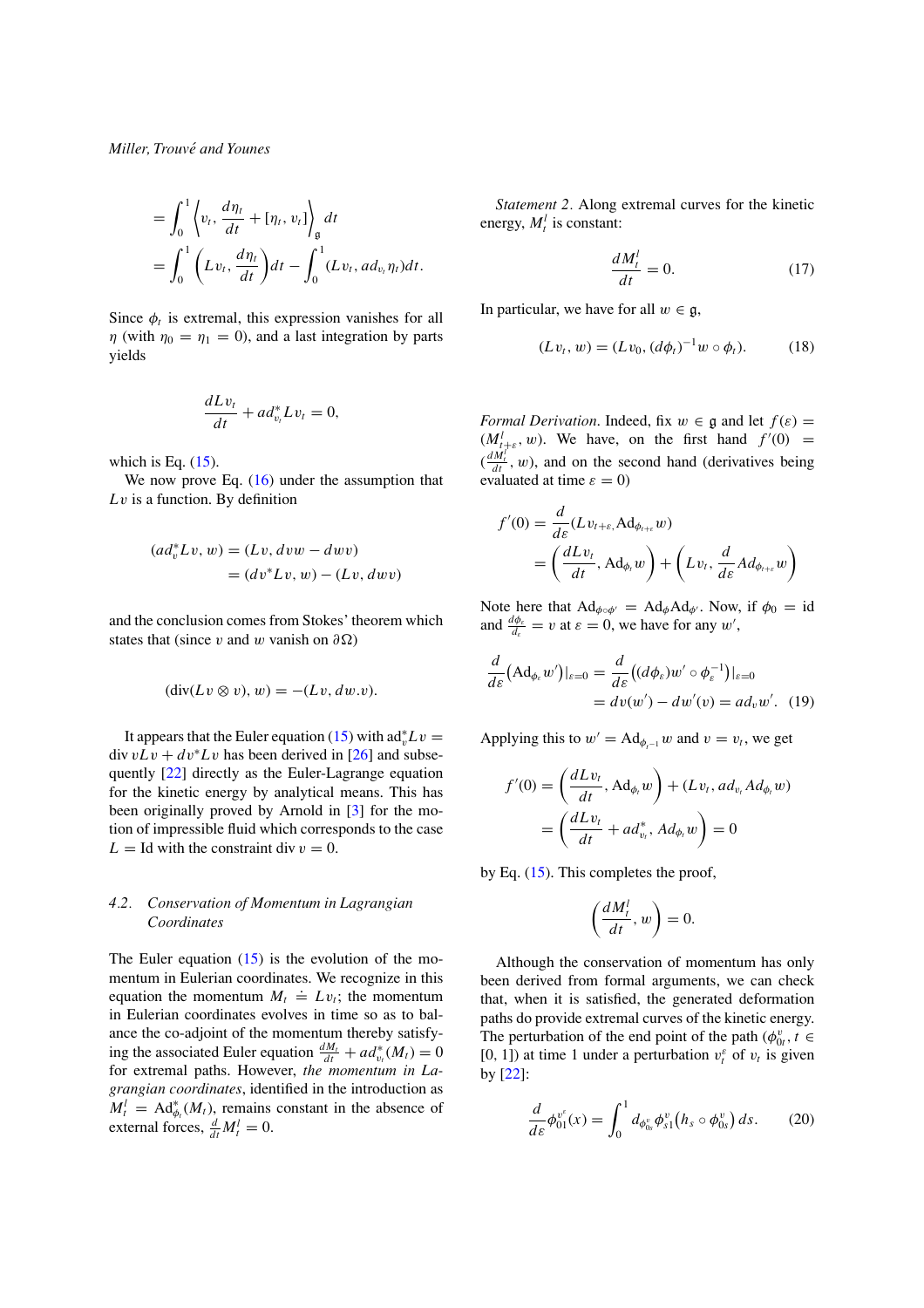with  $h_s(x) = \frac{dv_s^{\varepsilon}(x)}{d\varepsilon}$ , the derivative being taken at  $\varepsilon = 0$ (we have used the notation of Eq.  $(1)$ ). Assume that this expression vanishes (so that the end point  $\phi_{01}^{\nu^e}$  remains unchanged). The first variation of the kinetic energy is given by  $\int_0^1 \langle v_t, h_t \rangle_L dt = \int_0^1 (Lv_t, h_t) dt =$  $\int_0^1 (Lv_0, d_{\phi_0} \phi_{t0} v_t \circ \phi_{0t}) dt$ . Now, using [\(20\)](#page-7-0) and the fact that  $d_{\phi_{0t}}\phi_{t1} = d_{\phi_{00}}\phi_{01}d_{\phi_{0t}}\phi_{t0}$ , we get easily that  $\int_0^1 d_{\phi_{0t}} \phi_{t0} v_t \circ \phi_{0t} dt = 0$  so that, by linearity,

$$
\int_0^1 \langle v_t, h_t \rangle_L dt = \left( L v_0, \int_0^1 d_{\phi_{0t}} \phi_{t0} h_t \circ \phi_{0t} dt \right) = 0.
$$
\n(21)

### *4.3. Coadjoint Transport of Structures Along a Geodesic*

For  $M \in \mathfrak{g}^*$ , the evolution  $t \mapsto \operatorname{Ad}_{\phi_t^{-1}}^* M$  is called coad*t* joint transport. The fact that the momentum evolves by coadjoint transport along a geodesic implies the conservation of several properties whenever they are initially true, for  $Lv_0$ . These properties will turn out to be of main importance for image processing applications.

In this section, we assume that  $M_0 = Lv_0$  is given, and that the coadjoint transport  $M_t = Lv_t$  =  $Ad^*_{\phi_{r0}}(M_0)$  is well defined at all considered times.

*4.3.1. Coadjoint Evolution of the Support.* Let Supp(*M*) denote the support of a momentum  $M \in \mathfrak{g}^*$ . It is defined by the complementary of the union of all open sets  $\Omega' \subset \Omega$  which are such that  $(M, w) = 0$ whenever  $w \in \mathfrak{g}$  vanishes outside  $\Omega'$ . We have the property:

*Statement 3.* If  $M_t = \text{Ad}^*_{\phi_{t0}}(M_0)$ , then

$$
Supp(M_t) = \phi_{0t}^v(Supp(M_0))
$$

Indeed, assume that  $M_0$  vanishes  $\Omega' \subset \Omega$ . Let w have its support included in  $\phi_{0t}(\Omega')$ . Then  $(M_t, w)$  =  $(M_0, (d\phi_{0t})^{-1}w \circ \phi_{0t}$  and  $w \circ \phi_{0t}$  vanishes outside  $\Omega'$ , which implies that  $(M_t, w) = 0$ . Thus Supp $(M_t) \subset$  $\phi_{0t}(\text{Supp}(M_0))$ , and the reverse inclusion is true by inverting the roles of  $M_0$  and  $M_t$ .

As a first example, consider the case when  $M_0$  is finitely supported, and more precisely a sum of Dirac measures. This is legitimate since our hypotheses on *L* imply that Dirac measures belong to  $\mathfrak{g}^*$ , therefore have

#### Geodesic Shooting for Computational Anatomy

the form  $Lv_0$  for some  $v_0 \in \mathfrak{g}$ . So, we assume that

$$
(M_0, w) = \sum_i \langle a_i, w(x_i) \rangle_{\mathbb{R}^d}, \tag{22}
$$

where  $(x_i)_{1 \le i \le n}$  is a finite family of points in  $\Omega$  (landmarks) and  $(a_i)_{1 \le i \le n}$  is a finite family of vectors in  $\mathbb{R}^d$ . We write  $M_0 = \sum_{i=1}^{n} \delta_{x_i}^* a_i$ , where, by definition

$$
\delta_x^* a : \mathfrak{g} \to \mathbb{R}
$$
  

$$
w \mapsto \langle a, w(x) \rangle
$$
 (23)

Denoting  $x_i(t) \doteq \phi_t(x_i)$ , we obtain the fact that  $M_t$ is supported on  $\{x_1(t), \ldots, x_N(t)\}\)$ . More precisely, a rapid computation shows that

<span id="page-8-0"></span>
$$
M_t = \sum_{i=1}^n \delta_{x_i(t)}^* a_i(t) \tag{24}
$$

with

$$
a_i(t) = (d_{x_i(t)}\phi_{t0})^* a_i
$$
 (25)

so that the momentum remains a sum of Dirac measures. This is a special case of the property considered in the next section.

*4.3.2. Coadjoint Transport of Measure.* Measurebased momenta are given by

$$
(M, w) = \int_{\Omega} \langle v_0, w \rangle d\mu_0 \tag{26}
$$

where  $\mu_0$  is a measure on  $\Omega$  and  $\nu_0$  is measurable and  $\mu_0$ -integrable. They generate a large class of geodesic evolutions, and have the attractive property that the momentum  $Lv_t$  can be explicitly computed from the momentum at the origin.

*Statement 4.* Assume that  $(M_0, w) = \int_{\Omega} \langle v_0, w \rangle d\mu_0$ then the linear momentum functional evolves according to

$$
(M_t, w) = \int_{\Omega} \langle v_t, w \rangle_{\mathbb{R}^d} d\mu_t \quad \text{where}
$$
  

$$
v_t(x) = (d_x \phi_{t0})^* v_0 \circ \phi_{t0}(x), \mu_t \doteq \mu \circ \phi_{t0}, \quad (27)
$$

i.e.  $\mu_t(A) = \mu(\phi_{t0}(A))$  for any measurable set *A*.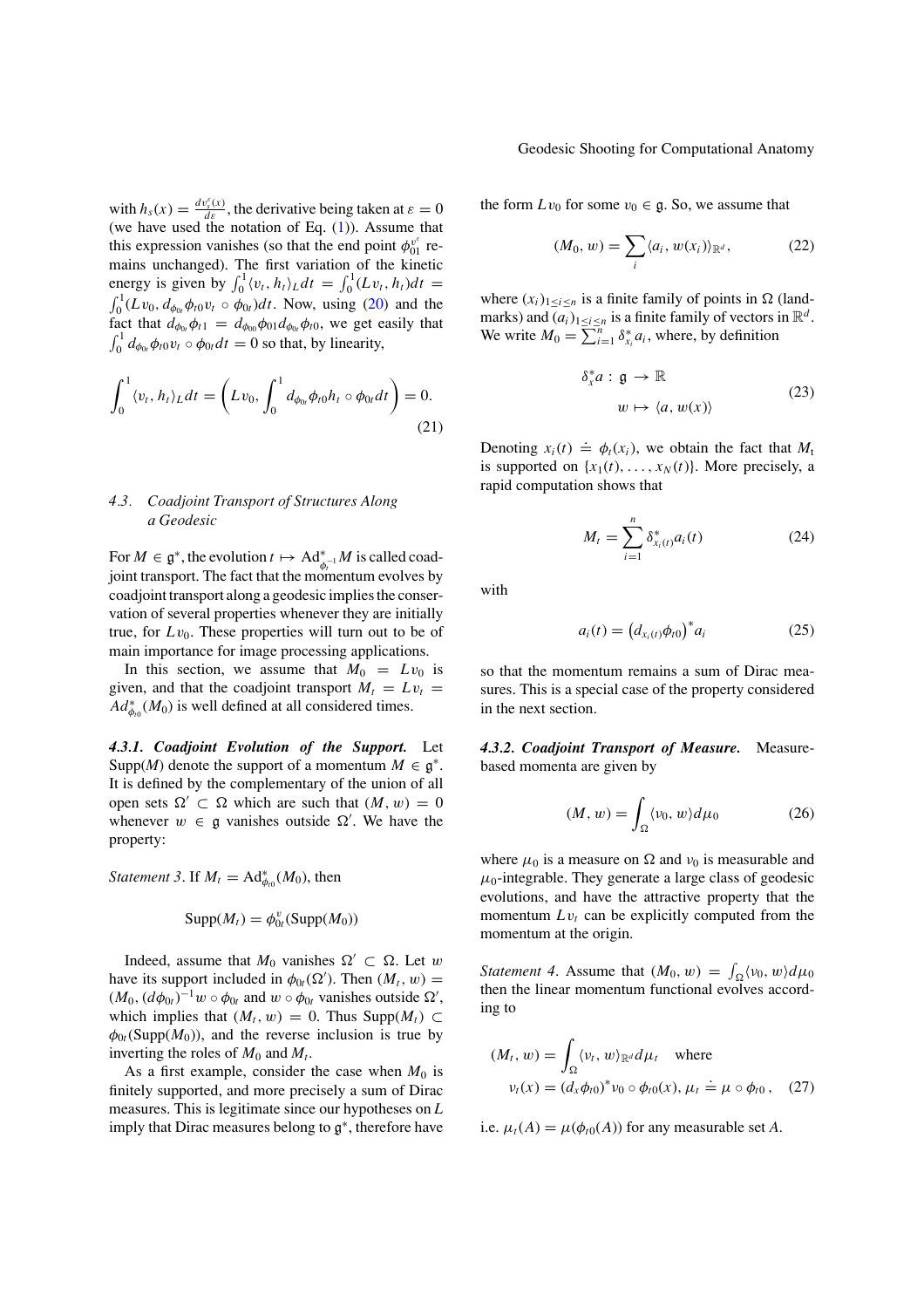The statement follows straightforwardly from the substitutions

$$
(M_t, w) = \int_{\Omega} \langle v_0(x), ((d\phi_{0t})^{-1}w \circ \phi_{0t})(x) \rangle_{\mathcal{R}^d} d\mu(x)
$$
  

$$
= \int_{\Omega} \langle d_{\phi_{0t}}(x) \phi_{t0}^* v_0(x), w \circ \phi_{0t}(x) \rangle_{\mathcal{R}^d} d\mu_0(x)
$$
  

$$
= \int_{\Omega} \langle v_t(x), w(x) \rangle_{\mathcal{R}^d} d\mu_t(x) \qquad (28)
$$

Point-supported momentum evolution considered in the previous section, clearly is a particular case of this statement. As another illustration, consider the case of measures which are supported by submanifolds of  $\Omega$ . In this case, the initial momentum is concentrated along the boundary  $\Sigma_0$  of a *k*-dimensional  $C^1$  sub-manifold in  $\Omega \subset \mathbb{R}^d$ .

Let  $\sigma_0$  by the surface measure (given as the induced volume form on the sub-manifold) and let  $\mu_0$  be supported by  $\Sigma_0$ , such that for any smooth function on  $\Omega$ ,  $\int_{\Omega} f d\mu_0 = \int_{\Sigma_0} f \alpha_0 d\sigma_0$  for some density  $\alpha_0$  (not necessary positive) on the surface. Let  $v_0 : \Omega \to \mathbb{R}^d$ (the values of  $v_0$  outside  $\Sigma_0$  will not be important) and define

$$
(Lv_0, w) = \int_{\Sigma_0} \langle v_0, w \rangle_{\mathbb{R}^d} \alpha_0 d\sigma_0.
$$
 (29)

Using Statements 3 and 4, we get that the tranported measure  $\mu_t$  is located on the transported sub-manifold  $\sum_t \doteq \phi_t(\Sigma_0)$  (whose smoothness is preserved by the regularity of the diffeomorphisms in *G*) and can be written as  $\mu_t = \alpha_t \sigma_t$  where  $\sigma_t$  is the *k*-dimensional volume measure on  $\Sigma_t$ . Moreover, if  $v_t = d(\phi_{t0})^* \gamma_0 \circ \phi_{t0}$ , Statement 4 gives us the evolution of the momentum

$$
(Lv_t, w) = \int_{\Sigma_t} \langle v_t, w \rangle \alpha_t d\sigma_t(y). \tag{30}
$$

In the case where the sub-manifold is  $\Omega$  itself, then  $\sigma_t = \sigma_0$  is the Lebesgue's measure  $\lambda$  on  $\Omega$ , and  $\alpha_t =$  $\alpha_0 \circ \phi_{t,0} | d\phi_{t,0} |$ .

*4.3.3. Coadjoint Transport of Orthogonality.* The last property transported by geodesic evolution which is considered here is the normality with respect to a smooth submanifold of  $\Omega$ . Since normality will be extensively studied in the next section, we here provide an illustration in a particular case.

Assume that  $v_0$ , in Eq. [\(26\)](#page-2-1) can be expressed as

<span id="page-9-1"></span>
$$
\nu_0 = \sum_{i=1}^r b_0^i \nabla f_0^i \tag{31}
$$

where  $(b_0^i)_{1 \le i \le r}$  and  $(f_0^i)$  are two families of functions on  $\Omega$  and  $1 \le r \le d$ . Then, we get from Statement 4 that

$$
v_t = \sum_{i=1}^r b_t^i \nabla f_t^i \tag{32}
$$

where  $b_t^i = b_0^i \circ \phi_{t,0}$  and  $f_t^i = f_0^i \circ \phi_{t,0}$ . Equation [\(32\)](#page-9-0) can be interpreted as a normality property of the geodesic motion under initial condition  $(31)$ . Indeed, let

$$
\Sigma_0 = \bigcap_{i=1}^r (f_0^i)^{-1}(\{0\}).
$$

Assume that  $\Sigma_0$  is not empty and denotes  $N_0(x)$  = Span $\{\nabla f_0^i(x) \mid 1 \leq i \leq r\}$  for any  $x \in \Sigma_0$ . Under appropriate transversality conditions, mainly

$$
r\equiv \dim N_0,
$$

 $\Sigma_0$  can be equipped with a structure of  $(d - r)$ dimensional  $C<sup>1</sup>$  manifold and  $N<sub>0</sub>(x)$  is exactly the space of vectors normal to  $\Sigma$  at location *x*.

We then deduce easily that

$$
\Sigma_t = \bigcap_{i=1}^r \left(f_t^i\right)^{-1}(\{0\})
$$

and equality [\(32\)](#page-9-0) implies for any  $x \in \Sigma_t$ 

<span id="page-9-0"></span>
$$
v_t(x) \in N_t(x) \tag{33}
$$

<span id="page-9-2"></span>where  $N_t(x) = \text{Span}\{\nabla f_t^i(x) \mid 1 \le i \le r\}$  is the set of normal vectors to  $\Sigma_t$  at location *x*.

We deduce that if the momentum is normal to some *k*-dimensional sub-manifold  $\Sigma_0$ , this normality property is preserved by coadjoint transport along a geodesic.

In the case of  $r = 1$  and  $f_0^1 = f_0$ ,  $\Sigma_0$  is exactly the level set for threshold value 0 of  $f_0$  and the normality of the initial momentum to the level sets is preserved under geodesic motion. Since the threshold value is arbitrary, we deduce that the property is true for all level sets.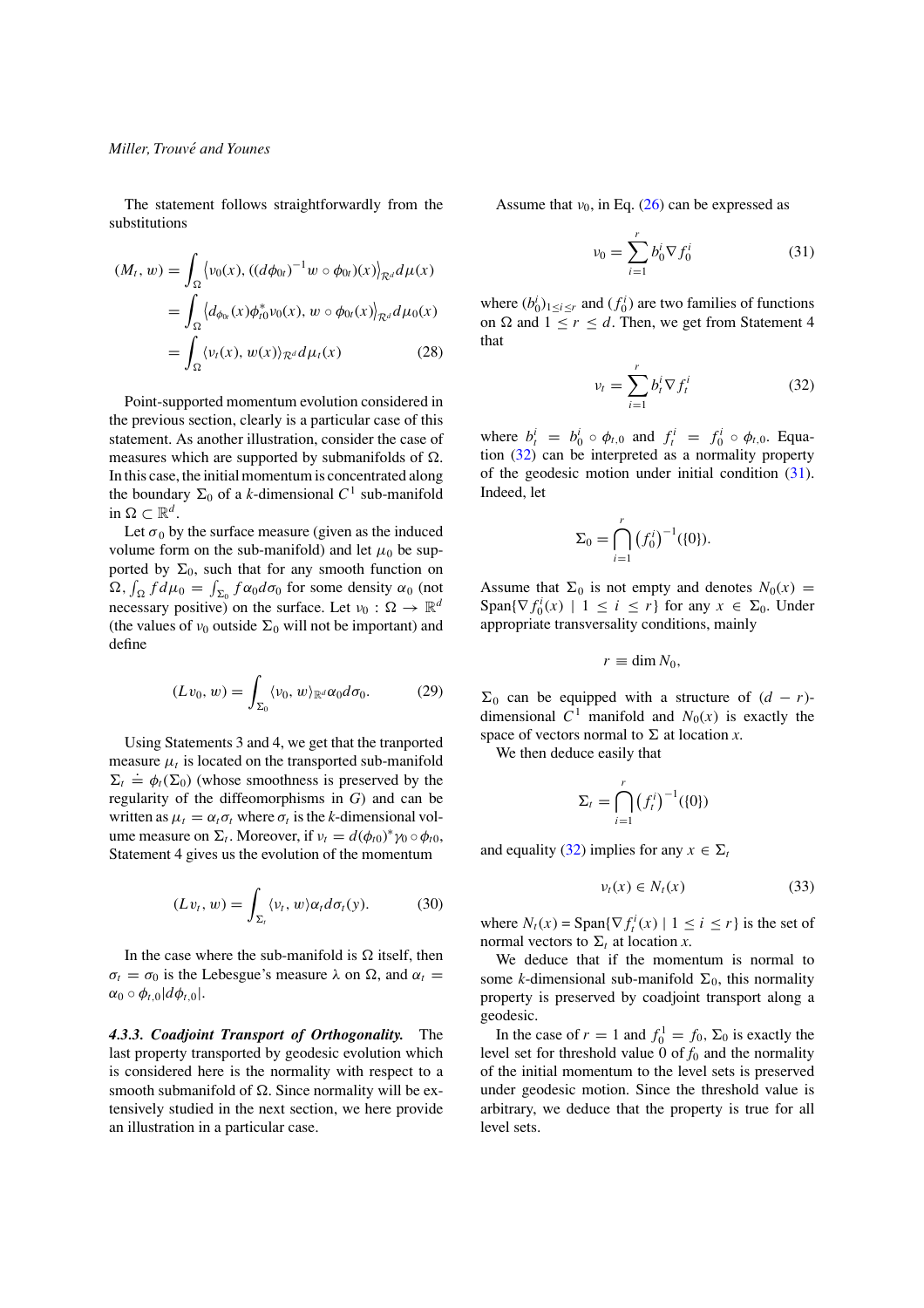### **5. The Normal Momentum Motion Constraint**

#### *5.1. Heuristic Analysis*

The conservation of momentum is a general property of geodesics in a group of diffeomorphisms with a right invariant metric. More can be said in the situation when diffeomorphisms are associated to deformations of geometric structures or images, which is the situation of interest for our applications. In this setting we are still looking for curves with shortest length in *G*, but we partially relax the fixed end-point condition by the constraint that the initial template is correctly mapped to the target: because there is a whole range of diffeomorphisms which deform one given structure into another, this condition is weaker than the fixed end-point condition, which means that there are more degrees of freedom for the optimization, and therefore more constraints on the minimum. For image matching, these additional constraints may essentially be summarized by the statement *the momentum along the geodesic path is at all times normal to the level sets of the image*. This is what we call the *normal momentum constraint*, which is described in this section.

We start with a heuristic analysis, for which  $I_0$ , the image, is a smooth function defined on  $\Omega$ . Let  $I_1$  be in the orbit of  $I_0$  for the group  $G$  of diffeomorphisms: there exists  $\psi \in G$  such that  $I_0 \circ \psi^{-1} = I_t$ . By compactness and semi-continuity arguments, one can prove the existence of a geodesic path  $\phi = (\phi_t)$  such that

$$
d_G(\text{Id}, \phi_1) = \inf_{\varphi \in G} d_G(\text{Id}, \varphi) \quad \text{and} \quad I_0 = I_1 \circ \varphi. \tag{34}
$$

Let  $\phi = (\phi_t^v)$  be such a solution and consider a first order expansion around  $t = 0$ ,  $\phi_t(x) \simeq x + tv_0(x)$  so that  $I_t = I_0 \circ \phi_t^{-1}(x) \simeq I_0 - t \langle \nabla I_0, v_0 \rangle_{\mathbb{R}^d}$ . By definition, the cost to go from  $I_0$  to  $I_t$  is (still at first order)  $t|v_0|_L$ . However, any  $u \in \mathfrak{g}$  such that  $\langle \nabla I_0, u \rangle_{\mathbb{R}^d} = \langle \nabla I_0, v_0 \rangle_{\mathbb{R}^d}$ , will lead to the same  $I_t$  so that the least deformation cost from  $I_0$  to  $I_t$  should be  $t|p_{I_0}(v_0)|$  where  $p_{I_0}(v_0)$  the unique solution of the minimization problem:

$$
(\mathcal{P}_0): \inf_{u \in \mathfrak{g}} |u|_L \quad \text{subject to:}
$$

$$
\langle (v_0 - u)(x), \quad \nabla I_0(x) \rangle_{\mathbb{R}^d} = 0, \quad \forall x \in \Omega \quad (35)
$$

Since  $(\phi_t^v)$  is a geodesic path minimizing the deformation cost from  $I_0$  to  $I_1$ , it minimizes also the deformation cost from  $I_0$  to  $I_t$  yielding

<span id="page-10-0"></span>
$$
v_0 = p_{I_0}(v_0). \tag{36}
$$

Introduce the set  $\mathfrak{g}_{I_0} = \{h \in \mathfrak{g} \mid \langle \nabla I_0(x), h(x) \rangle_{\mathbb{R}^d} =$  $0, ∀<sub>x</sub> ∈ Ω$ : the constraints in  $P_0$  can be restated as  $u - v_0 \in \mathfrak{g}_{I_0}$  so that  $p_{I0}$  (*v*) is the orthogonal projection of v on  $\mathfrak{g}_{I_0}^{\perp}$ , the space orthogonal to  $\mathfrak{g}_{I_0}$ . Hence, equality  $(36)$ , translates to

$$
\forall h \in \mathfrak{g} \text{ such that for all } x \in \Omega, \langle \nabla I_0(x), h(x) \rangle = 0,
$$
  
we have  $\langle v_0, h \rangle_L = 0.$  (37)

Now, the fact that  $\langle \nabla I_0(x), h(x) \rangle \equiv 0$  means that *h* is a vector field which is tangent to the level sets of  $I_0$ , and since  $\langle v_0, h \rangle_L = (Lv_0, h)$ , we see that  $Lv_0$  vanishes when applied to any such vector field, or, that  $Lv_0$  is a linear form which is normal to the level sets of  $I_0$ .

#### *5.2. Rigorous Result*

We now pass to a rigorous derivation of this property. Since it will be interesting to also consider images which are not smooth, we provide a new definition of the set  $\mathfrak{g}_{I_0}$ . Obviously, when  $I_0$  is smooth,  $h \in \mathfrak{g}_{I_0}$  is equivalent to the fact that, for any function *f* which is  $C^1$  on  $\Omega$ , one has

$$
\int_{\Omega} \langle \nabla_{x} I_0, h(x) \rangle_{\mathbb{R}^k} f(x) dx = 0.
$$

Applying the divergence theorem (we assume that  $\partial \Omega$ is smooth enough and take advantage on the fact that elements of  $\mathfrak g$  vanish on  $\partial \Omega$ ), we get

$$
-\int_{\Omega} I_0(x) \operatorname{div}(hf)(x) dx = 0.
$$

Since this has a meaning when  $I_0 \in L^2(\Omega)$ , we now define

*Definition 2.* When  $I \in L^2(\Omega)$ , we denote

$$
\mathfrak{g}_I = \{ h \in \mathfrak{g} : \langle I, \operatorname{div}(hf) \rangle_{L^2} = 0 \text{ for all } f \in C^1(\Omega) \}.
$$

We still denote by  $p_I$  the orthogonal projection on  $\mathfrak{g}_I^{\perp}$ . The group *G* is assumed to be built as described in Section [2.1](#page-2-2) (in particular g is continuously embedded in  $C^1(\Omega, \mathbb{R}^d)$ ).

**Theorem 3.** *(Normal Momentum Constraint). Assume that*  $I_0 \in L^2(\Omega)$  *and let*  $\phi = (\phi_t^v)$  *be a geodesic path solution of (34). Then, for almost all t*  $\in$  [0, 1]

$$
v_t \in \mathfrak{g}_{I_t}^{\perp}.
$$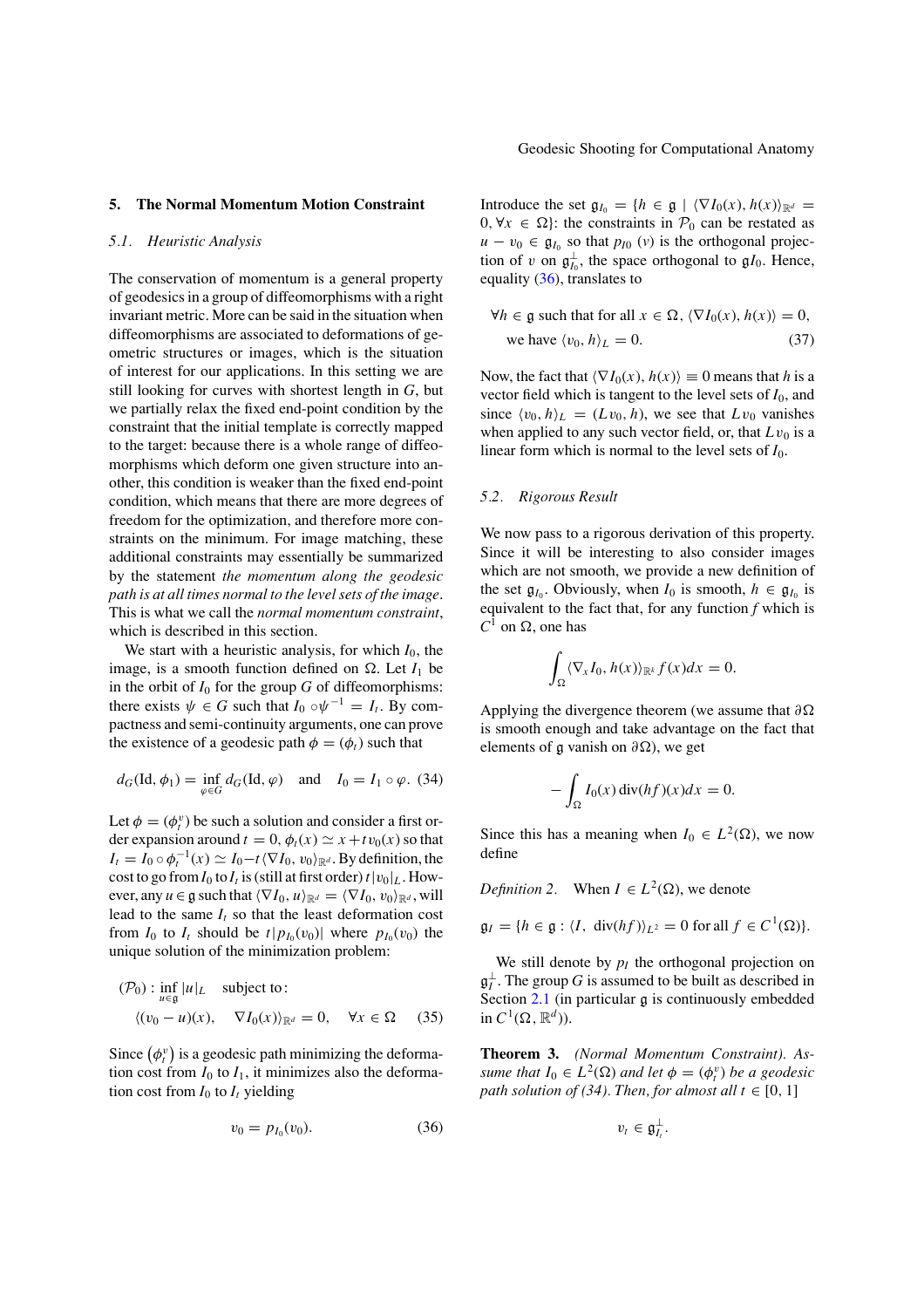*The proof is given in Appendix A.*

### *5.3. Examples*

Consider again the case of smooth *I*, so that the condition  $h \in \mathfrak{g}_I$  is equivalent to  $h \in \mathfrak{g}$  and for all  $x \in \Omega$ ,  $\langle \nabla_x I, h(x) \rangle_{\mathbb{R}^d} = 0$ . Using notation (23), we get that  $\langle \nabla I_0(x), h(x) \rangle_{\mathbb{R}^d} = \langle \delta_x^*(\nabla I_0(x)), h \rangle_L$  so that  $\mathfrak{g}_{I_0} = (\text{Span}\{\delta_x^*(\nabla I_0(x)) \mid x \in \Omega\})^{\perp}$  and finally,

$$
\mathfrak{g}_I^{\perp} = \overline{\text{Span}\{\delta_x^*(\nabla I(x)) \mid x \in \Omega\}}.\tag{38}
$$

Vector fields  $v$  such that

$$
(Lv, u) = \int_{\Omega} \langle v(x), u(x) \rangle_{\mathbb{R}^d} d\mu(x), \tag{39}
$$

where  $\nu$  is normal<sup>2</sup> to the level sets of *I* belong to  $\mathfrak{g}_I^{\perp}$ and it can be shown that they form a dense subset.

For non-smooth *I*, we can similarly introduce  $\omega_f(I)$ , as the unique element of g such that, for  $h \in V$ ,  $\langle \omega_f(I), h \rangle = \langle I, \text{div}(hf) \rangle_{L^2(\Omega)}$ , and conclude that

$$
\mathfrak{g}_I^{\perp} = \overline{\text{Span}\{\omega_f(I) \mid f \in C^1(\Omega, \mathbb{R})\}}.
$$
 (40)

This implies that any element  $v \in \mathfrak{g}_I$  is such that  $Lv$ can be expressed as a limit

$$
(Lv, u) = \lim_{N \to \infty} \int_{\Omega} I(x) \text{div}(uf_N)(x) dx
$$

where  $f_N \in C^1(\Omega, \mathbb{R})$ . The particular case when *I* is the indicator function of a smooth domain  $B \subset \Omega$ (which can be interpreted as a smooth shape) is quite interesting. For  $x \in \partial B$ , let  $v(x)$  be the outward normal to  $\partial \Omega$  and denote  $\sigma_B$  be the uniform measure on  $\partial B$ . Then

$$
\int_{\Omega} I(x) \operatorname{div}(uf)(x) dx = \int_{B} \operatorname{div}(uf)(x) dx
$$

$$
= \int_{\partial B} f(x) \langle u(x), v(x) \rangle_{\mathbb{R}^d} d\sigma_B(x).
$$

In this case, we obtain a dense subspace of g*<sup>I</sup>* by considering elements  $v \in \mathfrak{g}$  such that

$$
(Lv, u) = \int_{\partial B} \langle v(x), u(x) \rangle_{\mathbb{R}^d} d\mu(x). \tag{41}
$$

for some measure  $\mu$  on  $\partial B$  (the boundary of the shape).

*Remark.* We close this section with a technical, but important, remark. We have called *normal momentum constraint* the property that  $v_t \perp \mathfrak{g}_{I_t}$  at almost all times. We have shown that this property is always true for geodesics minimizing (34). But there is another important issue, which is how much it constrains  $v_t$ , or, in other terms, how big  $g_l$  is for a given image *I*. That this is relevant, and sometimes non-trivial, may be seen from the following example: assume that we are in 2 dimensions  $(d = 2)$  and that *I* is a  $C<sup>1</sup>$  image, with a non-vanishing gradient, at least on a dense subset of Ω. Then, on any point *x* such that  $∇<sub>x</sub>I ≠ 0$ , we can define in a unique way a positively oriented orthonormal frame  $(\tau(x), \nu(x))$  such that  $\nu(x) = \nabla_x I / |\nabla_x I|$ . Then, if  $h \in \mathfrak{g}_I$  and  $h(x) \neq 0$ , we must have  $h/|h| = \pm \tau$ in a small ball around *x*. Now *h*, as an element of g must be smooth (depending on the choice made for *L*, and  $h/|h|$  has the same smoothness as  $h$ : this is impossible to achieve when  $\tau$  itself is not smooth enough, which in such a case forces  $h(x) = 0$ . We thus get the property that *h* vanishes whenever  $\tau(x)$  does not meet the smoothness requirements of g, which may very well be everywhere on  $\Omega$  (or on a dense subset, which is the same since *h* is continous), in which case  $g_I = \{0\}$  and the constraint is void, contrary to our intuition that the momentum should be aligned with  $\nu$ . We see that, for the constraint to really be effective, we need some smoothness requirement on *I*. Fortunately, as illustrated by the example above, this smoothness is only required for the *level sets* of *I*, which must have a smooth boundary. With such an assumption, for example, one can show that if  $v \perp \mathfrak{g}_I$  and

$$
(Lv, u) = \int_{\Omega} \langle \xi(x), u(x) \rangle d\mu(x)
$$

for some measure  $\mu$  on  $\Omega$  and some vector field on  $\xi$  $\Omega$ , then  $\xi$  must be ( $\mu$ -almost everywhere) orthogonal to the level sets of *I*. From a practical point of view smoothness of level sets may easily be obtained using algorithms such as mean curvature motion  $([27])$  $([27])$  $([27])$ .

# *5.4. Conservation and Normality Property Check for Inexact Matching*

Here, we give a brief account of situations in which proofs of conservation of momentum and the normality property can be carried on in a well-defined context, and retrieve the evolutions described in the previous section.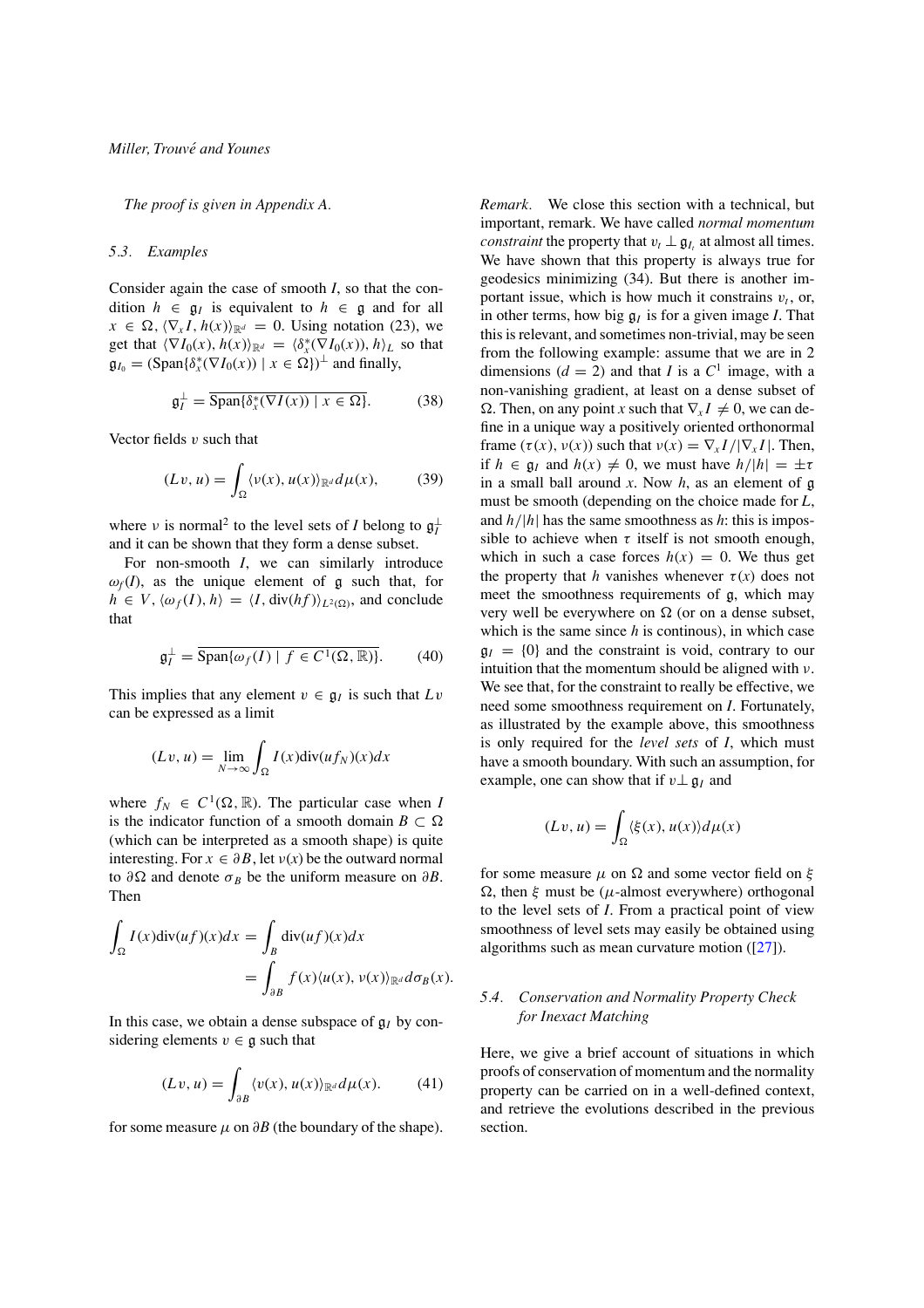It is hard to make rigorous, in full generality, the variational argument we have used in the proof of Eq. [\(15\)](#page-6-0). Notice that the well-definiteness of the conservation of momentum Eq.  $(17)$  is an issue by itself, since, when  $w \in \mathfrak{g}$ , and  $\phi_t$  is the diffeomorphism generated by a geodesic, there is a priori no reason for  $(d\phi_t)^{-1}w \circ \phi_t$ to belong to g: one must be able to define  $Lv_0$  on spaces which are bigger than g, which means that  $Lv_0$ needs to be somewhat smoother (as a distribution) than a generic element of g<sup>∗</sup>.

However, there is a setting in which such a fact is true and easy to obtain: it is when the search for the geodesic is done with an approximation of the target, with some  $L^2$  penalty term added to control the error. We summarize this setting in the case of landmark matching, shape matching and image matching. In these three situations, we will retrieve the coadjoint transport of measure-based momenta. In all cases, re-sults in [\[11,](#page-19-2) [35\]](#page-19-29) ensure the existence of minimizers of the variational problem.

*5.4.1. Inexact Landmark Matching.* In this section, we assume that a measured space  $(\mathcal{J}, \rho)$ , together with two measurable functions  $x, y : \mathcal{J} \to \Omega$  are given. The diffeomorphism  $\phi$  is searched to minimize

$$
U(\phi) = E(\phi) + \frac{1}{\sigma^2} \int_{\mathcal{J}} |y_i - \phi(x_i)|^2 d\rho(i)
$$

When  $\rho$  is discrete, this relates to point-based matching, *x* representing the landmark original positions and *y* giving the landmark target positions. If we express *U* in function of  $v$ , this requires the minimization of

$$
\tilde{U}(v) = \int_0^1 \|v_t\|_L^2 dt + \frac{1}{\sigma^2} \int_{\mathcal{J}} |y_i - \phi_{01}^v(x_i)|^2 d\rho(i)
$$

The main point here is to notice that the optimal solution v generates a geodesic in *G* between id and  $\phi_1^v$ .

**Proposition 1.** *Denote* δ<sup>∗</sup> *xa the linear form on* g *such that*  $(\delta_x^* a, v) = \langle a, v(x) \rangle$ . Let v be a minimizer of  $\tilde{U}$ . *Then, letting*  $x_i(t) = \phi_{0t}^v(x_i)$ 

$$
Lv_t = -\frac{1}{\sigma^2} \int_{\mathcal{J}} \delta_{x_i(t)}^* \big[ \big( d_{x_i(t)} \phi_{t1}^v \big)^* (y_i - x_i(1)) \big] d\rho(i)
$$
\n(42)

**Proof:** The proof of this result is a direct consequence of the identity, valid for  $s, t \in [0, 1], v, h \in$  Geodesic Shooting for Computational Anatomy

$$
L^2([0,1],\mathfrak{g}),
$$

<span id="page-12-1"></span>
$$
\left. \frac{d}{d\varepsilon} \phi_{st}^{v+\varepsilon h}(x) \right|_{\varepsilon=0} = \int_{s}^{t} d_{\phi_{su}^{v}} \phi_{ut}^{v} \left( h_{u} \circ \phi_{su}^{v} \right) du. \quad (43)
$$

the proof of which being carried on with usual ODE arguments and being omitted here. It is then straightforward to obtain [\(42\)](#page-12-0), using the definition of the linear forms  $\delta_x^* a$ , for  $x \in \Omega$  and  $a \in \mathbb{R}^d$ .

Equation [\(42\)](#page-12-0) is a conservation of momentum equation for

$$
Lv_0 = -\frac{1}{\sigma^2} \int_{\mathcal{J}} \delta_{x_i}^* \big[ \big( d_{x_i} \phi_{01}^v \big)^* (y_i - x_i(1)) \big] d\rho(i).
$$

When  $\mathcal J$  is finite, this is equation [\(31\)](#page-9-1) with  $a_i =$  $-\frac{1}{\sigma^2} (d_{x_i} \phi_{01}^v)^*(y_i - x_i(1))$ . Equation [\(42\)](#page-12-0) now is exactly [\(24\)](#page-8-0), since

$$
a_i(t) = (d_{x_i(t)}\phi_{t0}^v)^* a_i
$$
  
=  $-\frac{1}{\sigma^2} [d_{x_i(0)}\phi_{01}^v d_{x_i(t)}\phi_{t,0}^v]^*(y_i - x_i(1))$   
=  $-\frac{1}{\sigma^2} (d_{x_i(t)}\phi_{t1}^v)^*(y_i - x_i(1))$ 

*5.4.2. Inexact Shape Matching.* We now consider the comparison of a binary set-indicator function,  $I_0 =$  $\mathbf{1}_{\Omega_0}$  ( $\Omega_0 \subset \Omega$  having smooth boundaries) and a smooth function  $I_1$ , through the minimization of

$$
U(\phi) = E(\phi) + \frac{1}{\sigma^2} \int_{\Omega} |{\bf 1}_{\Omega_0} \circ \phi^{-1}(x) - I_1(x)|^2 dx
$$

over *GL*. We have

**Proposition 2.** Let v be a minimizer of  $U(\phi_{01}^v)$  over  $L^2([0, 1], \mathfrak{g})$ *. Then* 

$$
Lv_t = \frac{1}{\sigma^2} \int_{\partial \Omega_1} \left(\frac{1}{2} - I_1\right) \delta_{\phi_{1t}^v(x)}^* \left[\left(d_{\phi_{1t}^v} \phi_{t1}^v\right)^* \nu_1\right] d\sigma_1(x) \tag{44}
$$

*where*  $\Omega_1 = \phi_{01}^v(\Omega_0)$ ,  $v_1$  *is the outward normal to*  $\partial \Omega_1$ and  $\sigma_1$  is the volume measure on  $\partial \Omega_1$ .

<span id="page-12-0"></span>**Proof:** Taking a variation  $v + \varepsilon h$ , the main issue is to compute the derivative of

$$
\frac{1}{2}\int_{\Omega}|1\!\!1_{\Omega_0}\circ\phi_{10}^{v+\varepsilon h}(x)-I_1(x)|^2dx
$$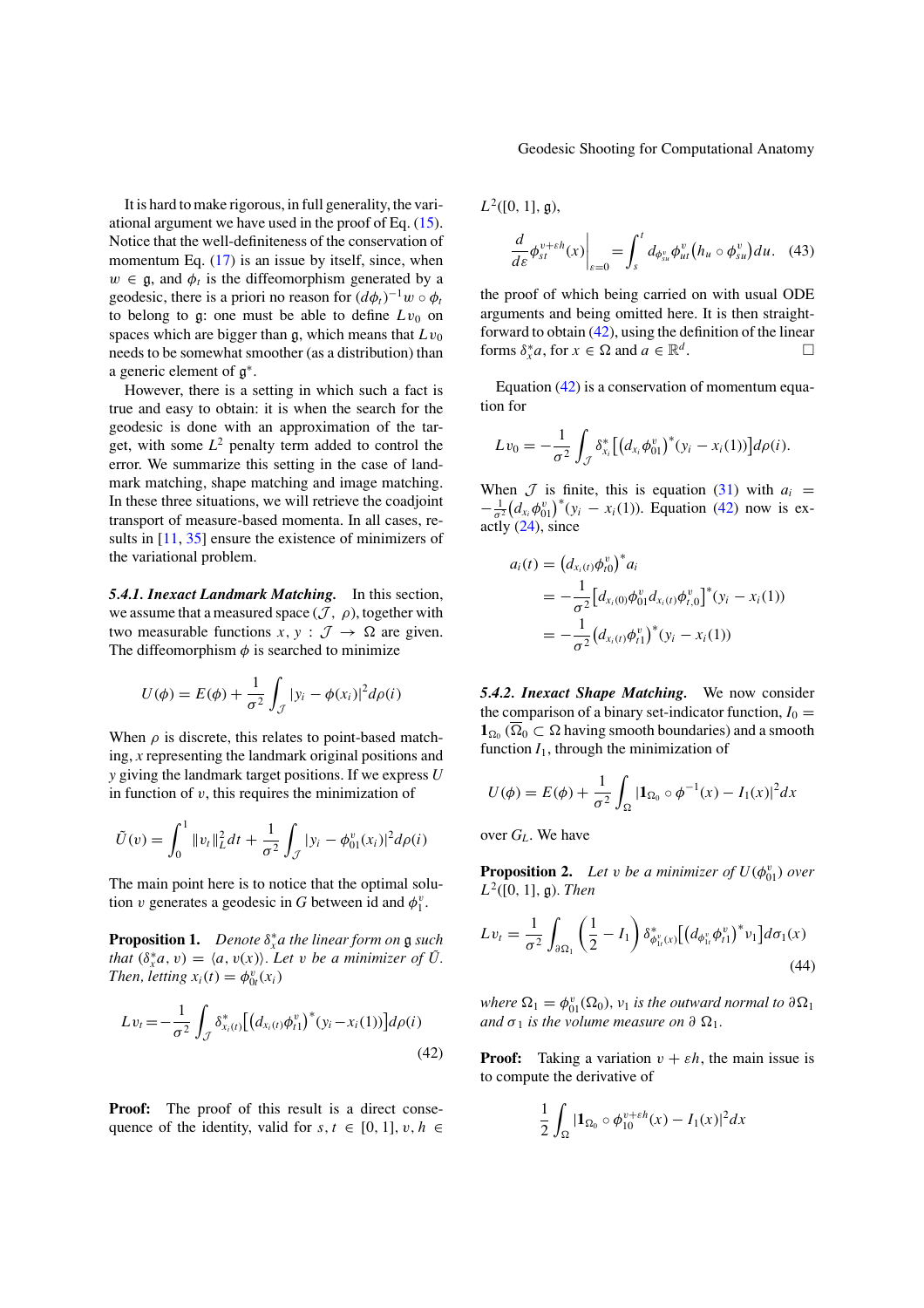This integral can be rewritten

$$
\int_{\Omega_{01}^{v+\varepsilon h}(\Omega_0)} \left(\frac{1}{2} - I_1(x)\right) dx + \frac{1}{2} \int_{\Omega} |I_1(x)|^2 dx
$$

Since the last term is constant, we see that the problem boils down to the computation of the derivative of the first term, which can be written, after a change of variable and letting  $f_1 = 1/2 - I_1$ ,

$$
\int_{\Omega_0} f_1 \circ \phi_{01}^{v+\varepsilon h}(x) \left| d_x \phi_{01}^{v+\varepsilon h} \right| dx
$$

Define *u* by  $u \circ \phi_{01}^v(x) = \frac{d}{dx} \phi_{01}^{v+\varepsilon h}(x)$ . Simple computations, which can be, for example, found in  $[10]$ , yields the fact that

$$
\frac{d}{d\varepsilon} \int_{\Omega_0} f_1 \circ \phi_{01}^{v+\varepsilon h}(x) \left| d_x \phi_{01}^{v+\varepsilon h} \right| dx = \int_{\Omega_1} \text{div}(f_1 u) dx
$$

Now the conclusion is a direct consequence of Eq. [\(43\)](#page-12-1) and of the divergence theorem.

Here again, one straighforwardly checks that the conservation of momentum is satisfied. We have in particular

$$
(Lv_0, w) = \frac{1}{\sigma^2} \int_{\partial \Omega_1} \left(\frac{1}{2} - I_1\right)
$$

$$
\langle \left(d_{\phi_{10}^v} \phi_{01}^v\right)^* v_1, \quad w \circ \phi_{10}^v(x) \rangle d\sigma_1(x)
$$

Letting  $\mu_0 = \phi_{01}^v(\sigma_1)$ , and  $\nu_0(x) = (d_x \phi_{01}^v)^* \nu_1 \circ \phi_{10}^v(x)$ this can be rewritten

$$
(Lv_0, w) = \frac{1}{\sigma^2} \int_{\partial \Omega_0} \left(\frac{1}{2} - I_1 \circ \phi_{01}^v(x)\right) \langle v_0, w \rangle d\mu_0(x)
$$

which is under the general form of a measure-based momentum.

*5.4.3. Inexact Image Matching.* In this section, we let  $I_0$  and  $I_1$  be two smooth enough (say  $C^1$ ) functions defined on  $\Omega$  (images). We consider the image matching problem which corresponds to minimizing, over *G*,

$$
U(\phi) = E(\phi) + \frac{1}{\sigma^2} \int_{\Omega} |I_0 \circ \phi^{-1}(x) - I_1(x)|^2 dx
$$

This problem is equivalent to minimizing

$$
\int_0^1 \|v_t\|_L^2 dt + \frac{1}{\sigma^2} \int_{\Omega} |I_0 \circ (\phi_{01}^v)^{-1}(x) - I_1(x)|^2 dx
$$

This matching problem has been studied, in particular in [\[4\]](#page-18-3), to show that the optimal solution should satisfy, at each time *t*,

$$
Lv_t = -\frac{1}{\sigma^2} \left| d\phi_{t,1}^v \right| \left( I_{0t}^v - I_{1t}^v \right) \nabla I_{0t}^v \tag{45}
$$

in which we have introduced the notation:  $I_{0t}^v = I_0 \circ$  $\phi_{t0}^v$ ,  $I_{1t}^v = I_1 \circ \Phi_{t1}^v$ , and  $|d\phi|$  for the Jacobian of  $\phi$ . This equation is in fact an equation of conservation of momentum, with

$$
Lv_0 = -\frac{1}{\sigma^2} \left| d\phi_{01}^v \right| \left( I_0 - I_{10}^v \right) \nabla I_0
$$

as can be deduced from Eq. [\(30\)](#page-9-2), with  $\alpha$  =  $-\frac{1}{\sigma^2}|d\phi_{01}^v|(I_0 - I_{10}^v)$ . Moreover, we can check also the normality property  $(31)$  which holds here with with  $r = 1$  and  $f_0 = I_0$ . This allows us to conclude that for the geodesic path in the image space generated by inexact matching, the lifting of the path in *G* defines a geodesic for which the momentum stays normal to the level sets of the current image  $I_0 \circ \phi_{t,0}$  at time *t*.

### **6. Geodesic Evolution in the Orbit**

Thus far we have concentrated on the evolution of the flow of diffeomorphisms and its conservation of momentum. For all of our image understanding work we use the flow  $(\phi_t, t \in [0, 1])$  to act on the elements in the orbits  $J$  of a given template  $I = I_{temp}$ . Now we examine the geodesic flows in the orbit  ${I_t = I \circ \phi_t, t \in I}$  $[0, 1]$ ,  $I \in \mathcal{J}$ , and provide the associated evolution equations.

# *6.1. Geodesic Evolution Equation of Landmark Points*

Here we examine the finite dimensional landmark orbit denoted  $\mathcal{J}_n$ , consisting of *n*-shapes  $I_N = (x_1, \ldots, x_n)$ , each landmark  $(x_i)_{1 \leq i \leq n}$  is in  $\Omega \subset \mathbb{R}^d$ ; correspondingly  $(a_i)_{1 \leq i \leq n}$  are a finite family of vectors in  $\mathbb{R}^d$ . Denoting by  $x_i(t) \doteq \phi_t(x_i)$ , the trajectory in  $\Omega$  of the point  $x_i$ under the flow  $\phi_t$  gives

$$
Lv_t = \sum_{i=1}^n \delta_{x_i(t)}^* a_i(t),
$$
\n(46)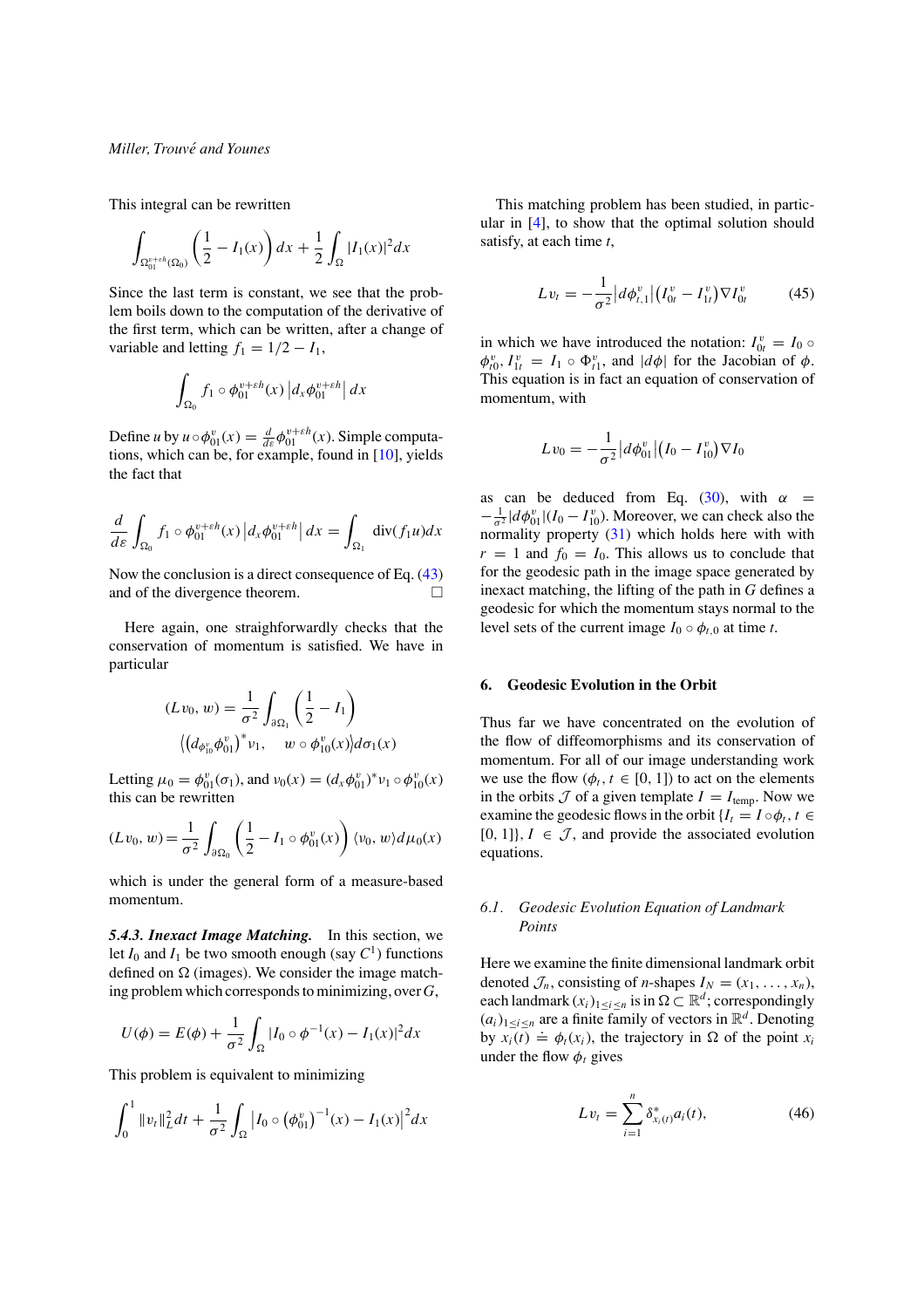### Geodesic Shooting for Computational Anatomy

where  $a_i(t) = (d_{x_i}(t)\phi_{t,0})^* a_i$ . From the identity

$$
\frac{d}{dt}\big(\big(d_{x_i(t)}\phi_{t,0}\big)^*\big)=-d_{x_i(t)}v_i^*\big(d_{x_i(t)}\phi_{t,0}\big)^*,\quad (47)
$$

we deduce that  $\frac{da_i}{dt}(t) + (d_{x_i(t)}v_t)^* a_i(t) = 0$ . To prove [\(47\)](#page-14-0), one needs to remark that

$$
d_{x_i(t)}\phi_{t,0}=d_{\phi_{0,t}(x_i)}\phi_{t,0}=\big(d_{x_i}\phi_{0,t}\big)^{-1}
$$

Now,

$$
\frac{d}{dt} (d_{x_i} \phi_{0,t})^{-1} = -(d_{x_i} \phi_{0,t})^{-1} \frac{d}{dt} (d_{x_i} \phi_{0,t}) (d_{x_i} \phi_{0,t})^{-1} \n= -(d_{x_i} \phi_{0,t})^{-1} (d_{\phi_{0,t}(x_i)} v_t d_{x_i} \phi_{0,t}) \n\times (d_{x_i} \phi_{0,t})^{-1} \n= d_{x_i(t)} \phi_{t,0} d_{x_i(t)} v_t
$$

Hence we get the following geodesic evolution in the orbit of landmarks.

**Proposition 3** (Landmark Transport)*. The landmarks are transported along the geodesic according to the following equations with velocity vector field satisfying*

$$
v_t = L^{-1}\left(\sum_{i=1}^n \delta_{x_i(t)}^* a_i(t)\right) = \sum_{i=1}^n K(x_i(t),.)a_i(t)
$$

*where K*(*x, y*) *is the Green kernel associated with L:*<sup>3</sup>

$$
\begin{cases}\n\frac{da_i}{dt}(t) + (d_{x_i(t)}v_t)^* a_i(t) = 0, \\
\frac{dx_i}{dt}(t) - v_t(x_i(t)) = 0.\n\end{cases}
$$
\n(49)

Note that the expression of  $v_t$  from Eq. [\(48\)](#page-14-1) can be introduced into the system [\(49\)](#page-18-6), yielding an evolution equation which only depends on the landmarks in the orbit.

We notice the reduction of the vector field to the range space of the Green's kernels travelling over the landmark trajectories is as in [\[17\]](#page-19-30).

There is a straightforward extension of this result to *geodesic curve evolution*, in which *x*(0) is a parametrized curve  $\sigma \mapsto x(\sigma)$  for  $\sigma \in [0, L]$  and

$$
Lv_0 = \int_0^L \delta_{x(0,\sigma)}^* v_0(\sigma) d\sigma
$$

where  $v_0(\sigma)$  is normal to  $x(0)$ . In this case, we have

$$
Lv_t = \int_0^L \delta_{x(t,\sigma)}^* v_t(\sigma) d\sigma
$$

<span id="page-14-0"></span>with

• 
$$
\frac{\partial v_t}{\partial t}(t, \sigma) + (d_{x(t, \sigma)}v_t)^* v(t, \sigma) = 0,
$$
  
• 
$$
\frac{\partial x}{\partial t}(t, \sigma) - v_t(x(t, \sigma) = 0.
$$

### *6.2. Geodesic Image Evolution*

Assume here that  $d\mu = \alpha(x)dx$  has a density with respect to Lebesgue's measure on  $\Omega$ . In this case,  $d\mu_t = |d\phi_t| \propto \phi_t \phi \propto d\phi_t$  and

$$
Lv_t = |d\phi_{t0}|\alpha \circ \phi_{t0}\nabla I_t \tag{50}
$$

From the conservation of momentum in Lagrangian coordinates for image based motion, we get for  $Lv_0 = \alpha_0 \nabla I_0$  that  $Lv_t = \alpha_t | d\phi_{t,0} | \nabla I_t$  where  $\alpha_t =$  $\alpha_0 \circ \phi_{t,0}, I_t = I_0 \circ \phi_{t,0}.$  Let  $z_t = \alpha_t |d\phi_{t,0}|$  so that  $Lv_t = z_t \nabla I_t.$ 

Since  $\frac{d}{dt}(z_t \circ \phi_{0,t}) = \frac{d}{dt}(|d_{\phi 0,t} \phi_{t,0}|\alpha_0) = -\text{div}(v_t) \circ$  $\phi_{0,t} | d_{\phi 0,t} \ddot{\phi}_{t,0} | \alpha_0 \text{ we get } \frac{d\ddot{z}_t}{dt} + d z_t(v_t) + \text{div}(v_t) z_t.$  Moreover, we get easily  $\frac{\partial I_t}{\partial t} + \langle \nabla I_t, v_t \rangle = 0$ . Hence we get the following geodesic evolution equation in image space.

<span id="page-14-1"></span>**Proposition 4** (Image Transport)*. The image is transported along the geodesic according to the following equations: with vector field*  $v_t = L^{-1}(z_t \nabla I_t)$ *:* 

• 
$$
\frac{dz_t}{dt} + dz_t(v_t) + \text{div}(v_t)z_t = 0,
$$
  
• 
$$
\frac{\partial I_t}{\partial t} + \langle \nabla I_t, v_t \rangle = 0.
$$

Notice that these equations appear as a limit case of the evolution equations which have been studied in [\[34\]](#page-19-34) for image comparison.

As illustrated above, the pair  $(I_0, \mu)$  provides a device for modeling deformations. In the cases we have studied,  $I_0$  was representing some geometrical structure (a curve, an image), which evolved with time accordi to the generated deformation, and  $\mu$ , essentially quantifies the speed and direction of the deformation.

We get from this a natural way to represent the deformation of a template. Using Grenander's original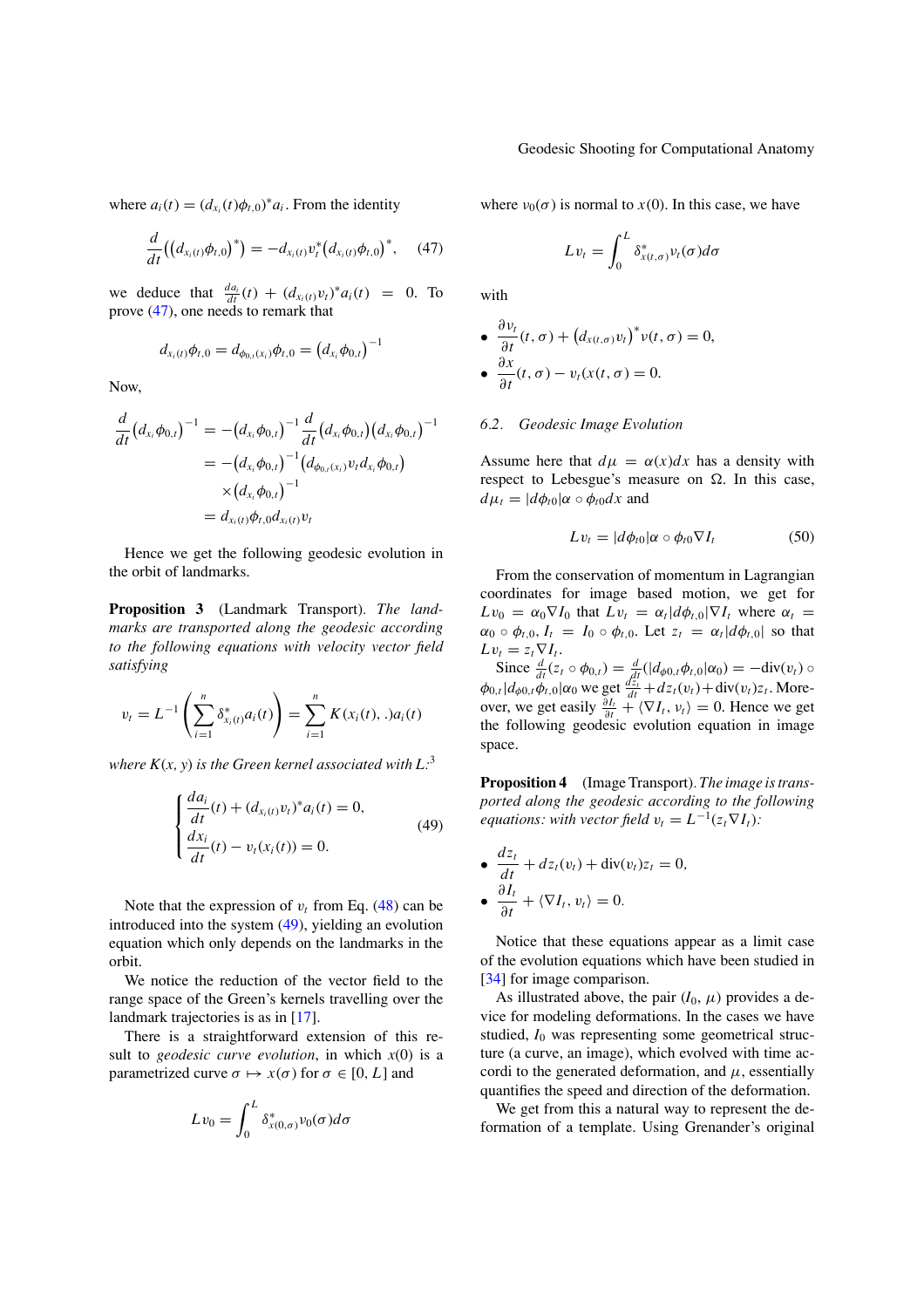<span id="page-15-0"></span>

*Figure 2.* Three random deformations of an image.



*Figure 3.* Figure shows objects under translation (column 1), scale (column 2), and mitochondria 1 and 2.

terminology,  $I_0$  would precisely be the template and  $\mu$  is the generator of the deformation. Thus, fixing  $I_0$ , and letting  $\mu$  vary, we get a model which represents perturbations of the template.

An example of deformations of an image is provided in Fig. [2.](#page-15-0) The images have been obtained by solving Eq. [\(50\)](#page-7-2) from an initial image *g* of a slice of macaque brain, and taking

$$
\alpha(x) = \frac{X(x)}{1 + |\nabla_x I_0|}
$$

where *X* is a Gaussian process.

### **7. Computational Results**

The following results illustrate the computation of the momentum  $Lv_0 = \alpha_0 \nabla I_0$  (as described in Section 6.2) from geodesic paths between two images. These

geodesics are computed using F. Beg's implementation of image matching, as described in [\[4\]](#page-18-3). In these experiments, the operator *L* is  $(\nabla + c \cdot \text{Identity})^2$  implemented via fast Fourier transform. The shooting algorithm solves the equation provided in Proposition 4 with initial condition  $(I_0, z_0 = \alpha_0)$ .

Figure 3 shows the three objects studied, a smooth Gaussian bump for shift, circles for scale, and two mitochondria examin *g* both forward and inverse shooting.

Shown in Fig. [4](#page-16-0)[–6](#page-17-0) are examples illustrating the image based momentum and the diffeomorphisms generated via geodesic shooting. Figure [4](#page-16-0) shows the results of the translation experiment. Panels 1 and 2 show  $I_0$ and *I*1; panel 3 shows the diffeomorphism generated via geodesic shooting applied to  $I_0$ , and illustrates how solving the conservation of momentum equation allows to recover  $I_1$  from  $I_0$  and  $Lv_0$ .

Shown in panel 4 is the density  $\alpha$  showing the concentration near the boundary of *I*0. Superposed in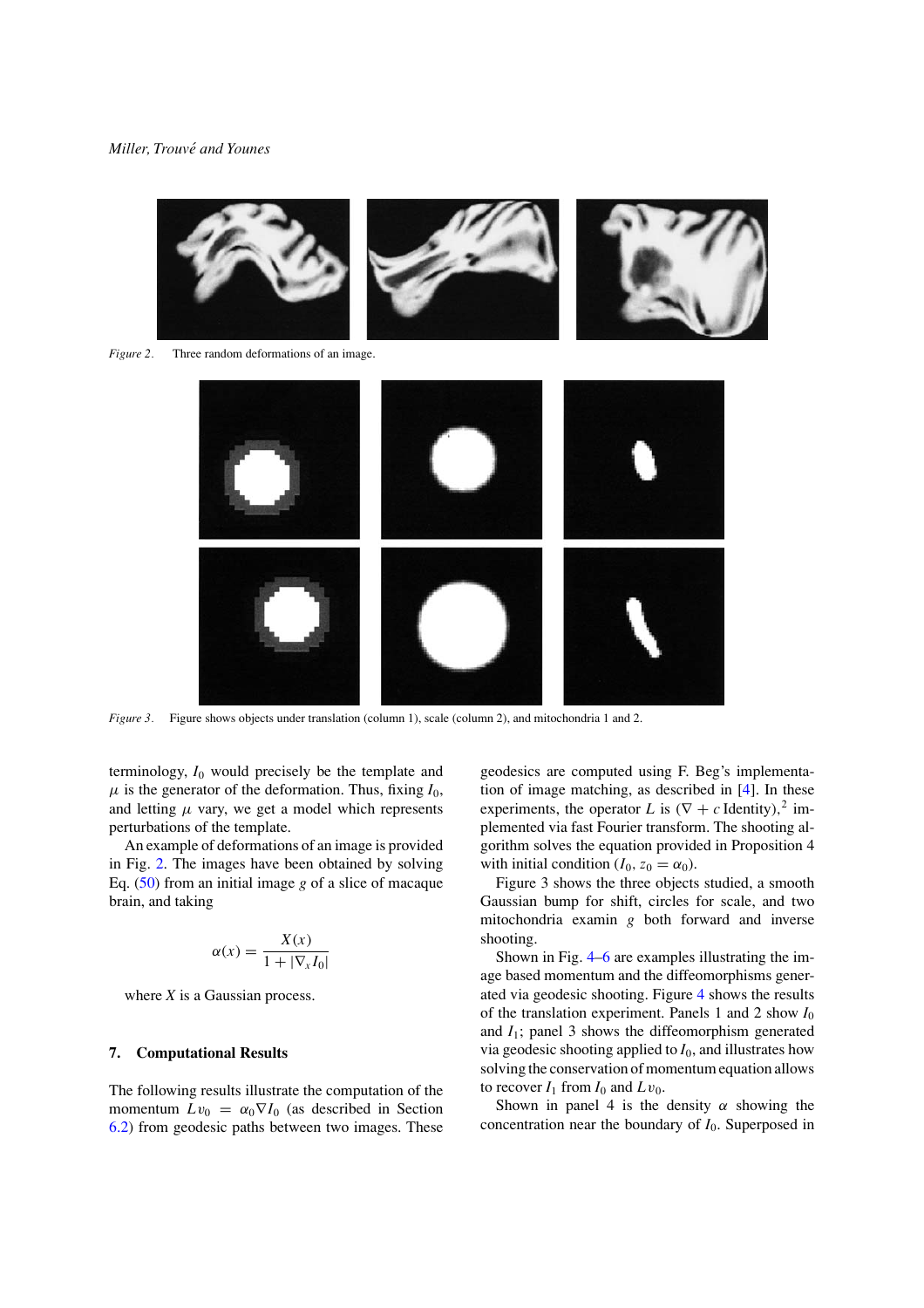<span id="page-16-0"></span>

<span id="page-16-1"></span>*Figure 4.* Rows 1, 2: Results from translation experiment. Panels 1, 2, and 3 show  $I_0$ ,  $I_1$ ,  $I_0 \circ \phi_{10}$ . Panels 4, 5 and 6 show  $\alpha_0$ ,  $Lv_0$  versus  $\alpha_0 \nabla I_0$ , and  $V_0$  and  $L^{-1} \alpha \nabla I_0$ .



*Figure 5.* Rows 1, 2: Results from scale experiment. Panels 1, 2, and 3 show  $I_0$ ,  $I_1$ ,  $I_0 \circ \phi_{10}$ . Panels 4, 5 and 6 show  $\alpha_0$ ,  $L v_0$  versus  $\alpha_0 \nabla I_0$ , and  $V_0$  and  $L^{-1}\alpha \nabla I_0$ .

panel 5 are the predicted directions of the momentum, given by  $\alpha_0 \nabla I_0$ , and the value  $Lv_0$  obtained from Beg's algorithm. In almost all case they appear as one line indicating a good accuracy of the algorithm. Panel 6 indicates that the vector field  $V_0$  demonstrating that while  $\alpha$  and the momentum  $Lv_0$  are highly localized, the velocity of motion extends over the entire object.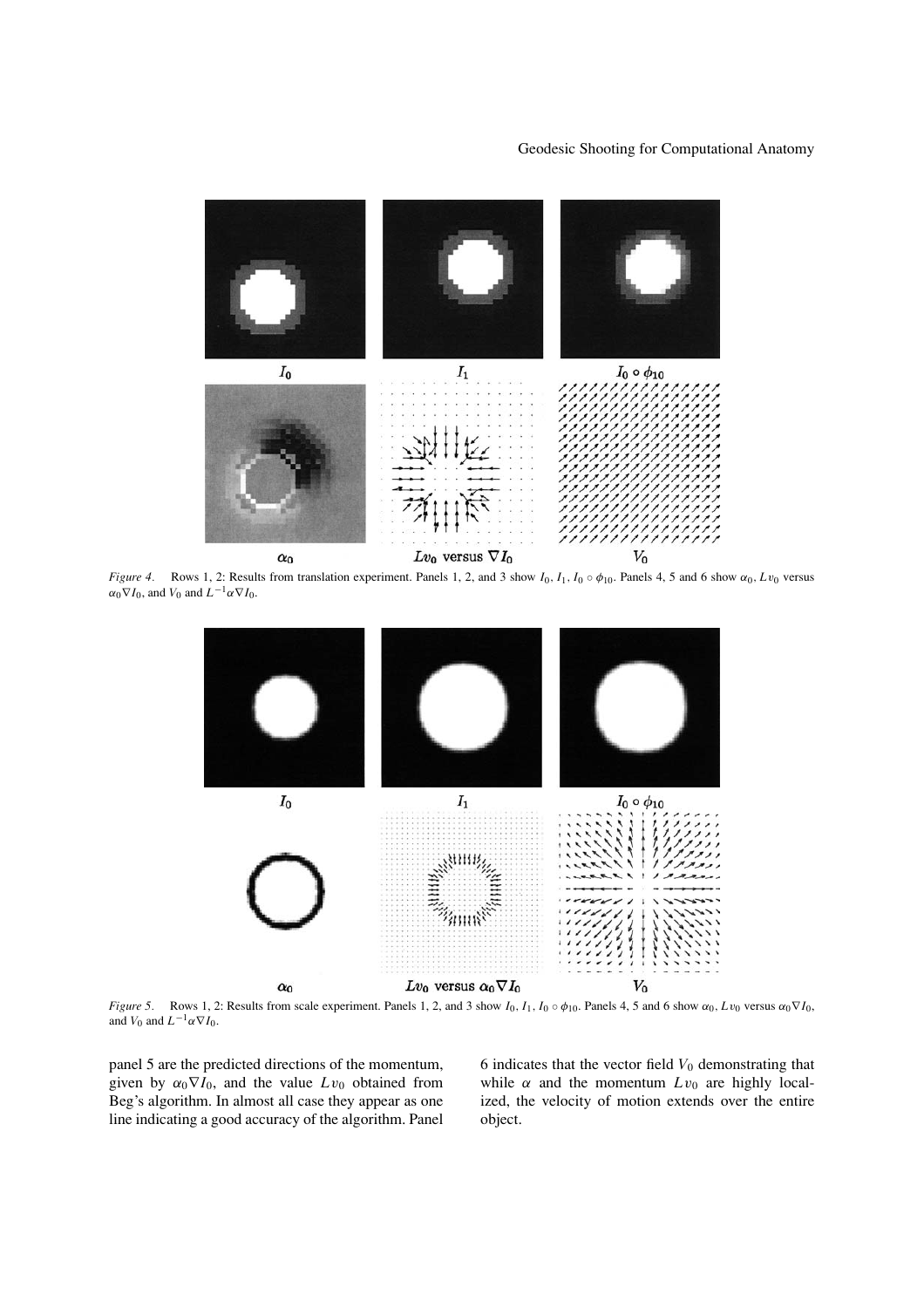<span id="page-17-0"></span>

*Figure 6.* Results from mitochondria 2. Panels 1, 2, and 3 show  $I_1$ ,  $I_0$ ,  $I_1 \circ \phi_{10}$ . Panels 4, 5 and 6 show  $\alpha_0$ ,  $LV_0$  versus  $\alpha_0 \nabla I_0$ , and  $V_0$ .

Shown in Fig. [5](#page-16-1) are similar results for the scale experiment.

Shown in Fig. [6](#page-17-0) are two sets of results for the geodesic shooting of the mitochondria. The organization of the results are the same as for the translation and scale experiments. Shown in Fig. [6](#page-17-0) are two sets of results for the geodesic shooting of the mitochondria. The organization of the results are the same as for the translation and scale experiments.

#### **Appendix A: Proof of Theorem 3**

**Proof:** Since  $g_{I_t}^{\perp}$  is closed, we have to show that for almost all  $t, v_t = p_{I_t}(v_t)$ . Denote  $h_t \doteq v_t - p_{I_t}(v_t)$ . For  $\varepsilon \in [0, 1]$ , let  $v_t^{\varepsilon} = v_t + \varepsilon h_t$ , and  $\phi_t^{\varepsilon} = \phi_t^{v^{\varepsilon}}$  (one can check, but we skip the argument, that  $t \rightarrow h_t$  is measurable and belongs to  $L^2([0, 1], \mathfrak{g})$ , so that this variation is valid).

The proof essentially consists in showing that, for all  $0 \le t \le 1$ 

<span id="page-17-1"></span>
$$
I_0 \circ \phi_{t0} = I_0 \circ \phi_{t0}^{\varepsilon}.
$$
 (51)

Indeed, assume that this result is proved. Considering  $\varepsilon = 1$  and  $t = 1$ , we deduce that  $I_1 = I_0 \circ \phi_{1,0}^1$ . However, since  $\langle h_t, v_t \rangle_L = \langle v_t - p_{I_t}(v_t), v_t \rangle_L = 0$ , we get  $|v_t + h_t|^2_L = |v_t|^2_L - |h_t|^2_L$ . Since  $t \to v_t$  corresponds to paths with lowest kinetic energy from  $I_0$ 

to  $I_1$ , we deduce that  $\int_0^1 |h_t|_L^2 dt = 0$  and the proof is ended.

We now return to Eq.  $(51)$ . Using the formula

$$
\frac{d\phi_{t0}(x)}{dt} = -d_x \phi_{t0} v_t(x)
$$

and letting  $q_t^{\varepsilon}(x) = \phi_{t0} \circ \phi_{0t}^{\varepsilon}(x)$ , we obtain

$$
\frac{\partial q_t^{\varepsilon}(x)}{\partial t} = -d_{\phi_{0t}^{\varepsilon}(x)}\phi_{t0}v_t \circ \phi_{0t}^{\varepsilon}(x) \n+ d_{\phi_{0t}^{\varepsilon}(x)}\phi_{t0}(v_t \circ \phi_{0t}^{\varepsilon}(x) + \varepsilon h_t \circ \phi_{0t}^{\varepsilon}(x)) \n= \varepsilon d_{\phi_{0t}^{\varepsilon}(x)}\phi_{t0}h t \circ \phi_{0t}^{\varepsilon}(x)
$$

We first prove Eq.  $(51)$  under the assumption that  $I_0$  is  $C<sup>1</sup>$ . From the computation above, we have

$$
\frac{\partial}{\partial t}\big(I_0 \circ q_t^{\varepsilon}\big)(x) = \varepsilon \big \langle \nabla_{\phi_{t0(\phi_{0t}^{\varepsilon}(x))}} I_0, d_{\phi_{0t}^{\varepsilon}(x)} \phi_{t0} h_t \circ \phi_{0t}^{\varepsilon}(x) \big)_{\mathbb{R}^d}
$$
\n
$$
= \varepsilon \big \langle \nabla_{\phi_{0t}^{\varepsilon}(x)} I_t, h_t(\phi_{t0}^{\varepsilon}(x)) \big) \big|_{\mathbb{R}^d} = 0
$$

since by definition of the projection  $p_{I_t}(v_t)$ , we have for any  $x \in \Omega$ 

$$
\langle h_t(x), \nabla I_t(x) \rangle_{\mathbb{R}^d} = \langle v_t(x),
$$
  

$$
\nabla I_t(x) \rangle_{\mathbb{R}^d} - \langle p_{I_t}(v_t), \nabla I_t(x) \rangle_{\mathbb{R}^d} = 0.
$$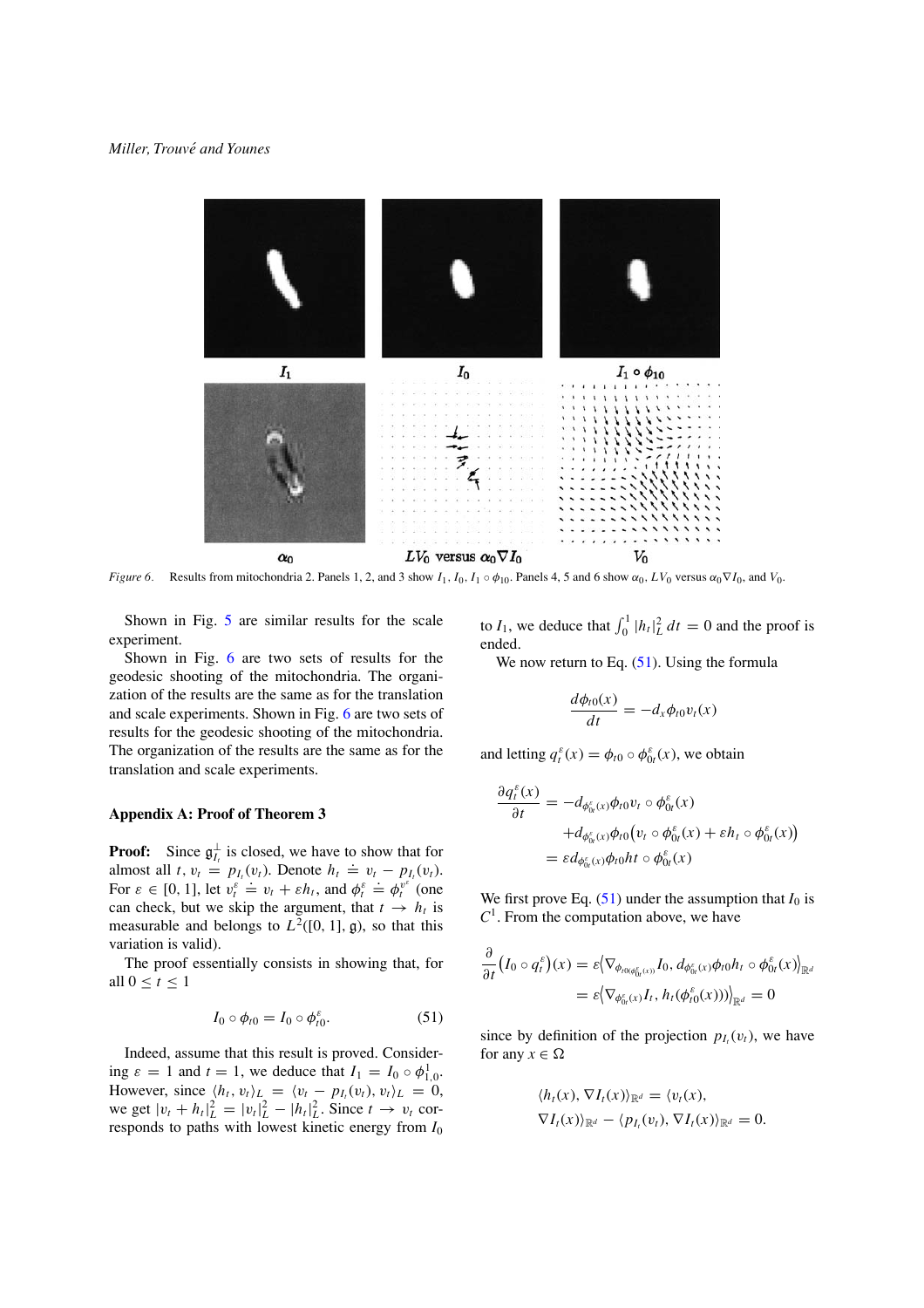

*Figure 7.* Results from mitochondria 1. Panels 1, 2, and 3 show  $I_0$ ,  $I_1$ ,  $I_0 \circ \phi_{10}$ . Panels 4, 5 and 6 show  $\alpha_0$ ,  $LV_0$  versus  $\alpha_0 \nabla I_0$ , and  $V_0$ .

This implies  $I_0 \circ \phi_{t,0} \circ \phi_{0,t}^{\varepsilon} = I_0$  which yields Eq.  $(51)$  in this case. When  $I_0$  is not smooth, the proof goes by showing that

$$
\frac{\partial}{\partial t} \int_{\Omega} I_0 \circ q_t^{\varepsilon}(x) f(x) dx = \int_{\Omega} I_t(x) \operatorname{div} (h_t g_t^{\varepsilon})(x) dx
$$

for smooth *f* on  $\Omega$  and  $g_t^{\varepsilon} \circ \phi_t^{\varepsilon} | d\phi_t^{\varepsilon}| = f$  which can be done either by a direct (heavy) computation, or by using a density argument, based on the fact that, by the divergence theorem, this is true for smooth  $I_0$  (we skip the details).  $\Box$ 

#### **Notes**

- 1. These arguments are purely formal since  $h_t$  includes the Lie bracket which cannot be guaranteed to belong to g(in which case our variation would not be justified).
- 2. When *I* has smooth level sets, we say that a vector field  $\nu$  is normal to its level sets when, denoting by  $\Omega_i$  the set  $\{I \leq i\}$ ,  $v(x)$ *is* normal to  $\partial Ω_i$  if  $x \in \partial Ω_i$  for some *i* and  $x = 0$  otherwise.
- 3. The explicit form for *L*−<sup>1</sup> depending on the kernel *K* is defined as follows. For any *x*,  $y \in \Omega$ , the bilinear form  $K_{x,y}$  on  $\mathbb{R}^d \times \mathbb{R}^d$ defined by

<span id="page-18-6"></span>
$$
K_{xy}(a,b) \doteq \langle \delta_x^* a, \delta_y^* b \rangle_{\mathfrak{g}^*} = (\delta_y^* b, L^{-1}(\delta_x^* a))
$$
  

$$
= \langle L^{-1}(\delta_x^* a)(y), b \rangle_{\mathbb{R}^d}
$$
(49)

### **Acknowledgments**

Michael I. Miller was supported by grants from the National Institute of Wealth numbers P41-RR15241- 01A1, U24-RR0211382-01, P20-MH071616-01.

# **References**

- 1. V.I. Arnold, *Mathematical Methods of Classical Mechanics,* Springer, 1989. 1st edition 1978.
- <span id="page-18-1"></span>2. V. Arnold and B. Khesin, "Topological methods in hydrodynamics" *Ann. Rev. Fluid Mech.*, Vol. 24, pp. 145–166, 1992.
- <span id="page-18-0"></span>3. V.I. Arnold, "Sur la géometrie differentielle des groupes de Lie de dimension infinie et ses applications a l'hydrodynamique ` des fluides parfaits," *Ann. Inst. Fourier (Grenoble)*, Vol. 1, pp. 319–361, 1966.
- <span id="page-18-5"></span>4. M.F. Beg, M.I. Miller, A. Trouvé, and L. Younes, "Computing large deformation metric mappings via geodesics flows of diffeomorphisms," *Int. J. Comp. Vis.*, Vol. 61, No. 2, pp. 139–157, February 2005.
- <span id="page-18-3"></span>5. V. Camion and L. Younes, "Geodesic interpolating splines," in M.A.T. Figueiredo, J. Zerubia, and A.K. Jain (Eds.), *EMM-CVPR 2001*, Vol. 2134 of *Lecture Notes in Computer Sciences*, Springer-Verlag, 2001, pp. 513–527.
- <span id="page-18-4"></span><span id="page-18-2"></span>6. T. Chen and D. Metaxas, "Image segmentation based on the integration of Markov random fields and deformable models," in *Medical Image Computing and Computer-Assisted Intervention—Miccai 2000*, Vol. 1935 of *Lecture Notes in Computer Science*, Springer-Verlag, 2000, pp. 256– 265.